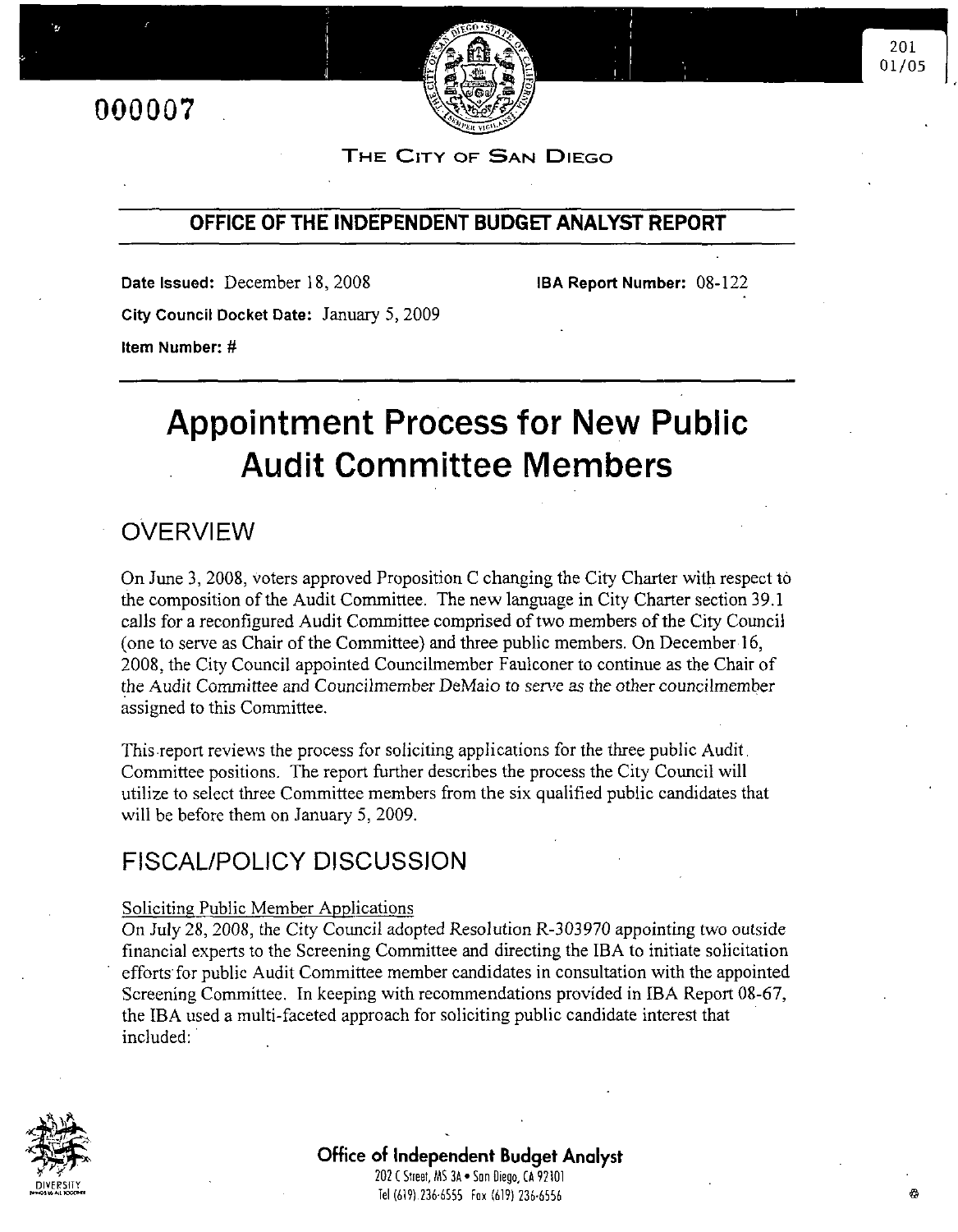# NANNAS

- City website postings
- CityTV 24 ads CityTv additional contracts and contracts are all the contracts of the contracts of the contracts of the contracts of the contracts of the contracts of the contracts of the contracts of the contracts of the contracts of th
- Ads in local newspapers and online publications
- Website postings professional financial audit
- $\bullet$  Directly soliciting candidate identification assistance from major accounting firms
- $\bullet$  Soliciting candidate identification assistance from the City's professional audit consultant, City Councilmembers, and other professional contacts

Application periods beginning to allow the Screening Committee time to review candidate qualifications and the Office of  $\mathcal{L}$  scalendate candidate candidate candidate qualifications of  $\mathcal{L}$ the City Attorney time to conduct candidate background checks. The Screening Committee met five times beginning in August 2008 and reviewed 16 public member applications. At their final meeting on December 8, 2008, the Screening Committee determined that six of the 16 candidate applications received were qualified and recommended that they be forwarded to the City Council for consideration.

Screening Committee Composition and Applied Criteria<br>In accordance with City Charter section 39.1, and following City Council appointment accordance with City Charter section 39.1, following Council Council Council Council Council Council Council Co actions on July 7 and July 28, the Screening Committee following representatives:

- Kevin Faulconer (City Councilmember for District 2)
- Andrea Tevlin (City's Independent Budget Analyst)
- Mary Lewis (City's Chief Financial Officer)
- Tracy Sandoval (Auditor  $&$  Controller / Assistant CFO for County of San Diego)
- Ed Kitrosser (CPA and Audit Partner for Moss Adams LLP San Diego)

The Screening Committee was charged with vetting the qualifications of public Audit Committee candidates and recommending a pool of at least two candidates for each of the three new public member positions. The City Council would then consider these candidates for appointment. Candidates were evaluated based on the criteria set forth in City Charter section 39.1 which provides:

"Public members of the Audit Committee shall possess the independence, experience and technical expertise necessary to carry out the duties of the Audit Committee. This expertise includes but is not limited to knowledge of accounting, auditing and financial reporting. The minimum professional standards for public members shall include at least 10 years of experience as a certified public accountant or as a certified internal auditor, or 10 years of other professional financial or legal experience in audit management."

In instances where a candidate did not possess 10 years of experience as either a CPA or CIA, the Screening Committee further evaluated candidate experience by using guidelines developed by American Institute of Certified Public Accountants (AICPA) for evaluating the qualifications of audit committee members. The Screening Committee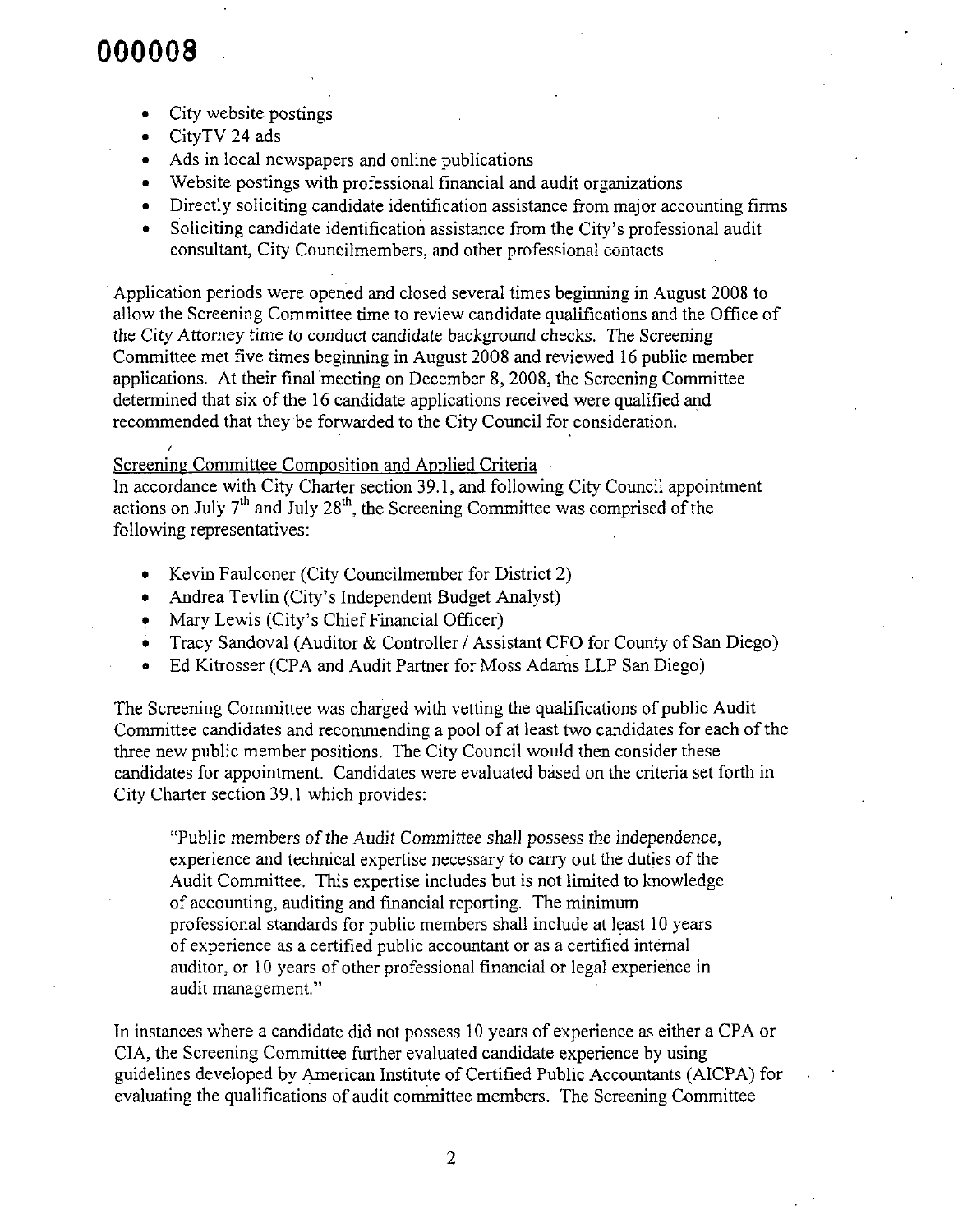asked several candidates to submit additional information regarding their qualifications after providing them with the AICPA's list of experience attributes for financial expertise as it relates to the work of audit committees. This additional information from some of the candidates helped the Screening Committee determine whether certain candidates met the required qualifications as set forth in the City Charter.

## Recommended Public Member Candidates

The Screening Committee determined that the six candidates listed below were qualified and recommended that the City Council consider them for the three open public Audit Committee member positions. The Office of the City Attorney has reviewed the backgrounds and cited experience of each candidate. Candidate application forms and resumes are attached to this report.

- Robert Campbell
- Stephen Grant
- Wade McKnight
- Merice Nelles
- Peter Parmenter Peter Parmenter
- Charles Sellers

Council Process for Annointing Three Public Members to the Audit Committee City Council Policy 000-13 sets forth a procedure for Council appointments. The IBA reviewed this Council Policy with the City Clerk to better understand the established process. When there are multiple candidates for multiple appointments, the established process is as follows:

- 1. The Council President calls on each candidate whose name appears on the docket as a nominee to make a presentation to the Council in support of their candidacy for appointment. Presentations should not exceed three minutes.
- 2. The Council President calls on members of the Council to ask brief questions of any of the candidates concerning either their presentation or matters contained in their application filed with the City.
- 3. The City Clerk provides ballots to the Council and each Councilmember votes for the candidates he/she feels to be most qualified and returns the ballots to the City Clerk. Each Councilmember has one vote for each of the three public Audit Committee positions, or three votes to assign to three of the six candidates.
- 4. The three candidates receiving the highest number of votes (minimum of five) shall be appointed to the three vacancies. In the event that no candidate receives a minimum of five votes or a tie between candidates for the final vacancy, additional rounds of voting would take place until the minimum vote requirement is achieved or the tie is broken.

3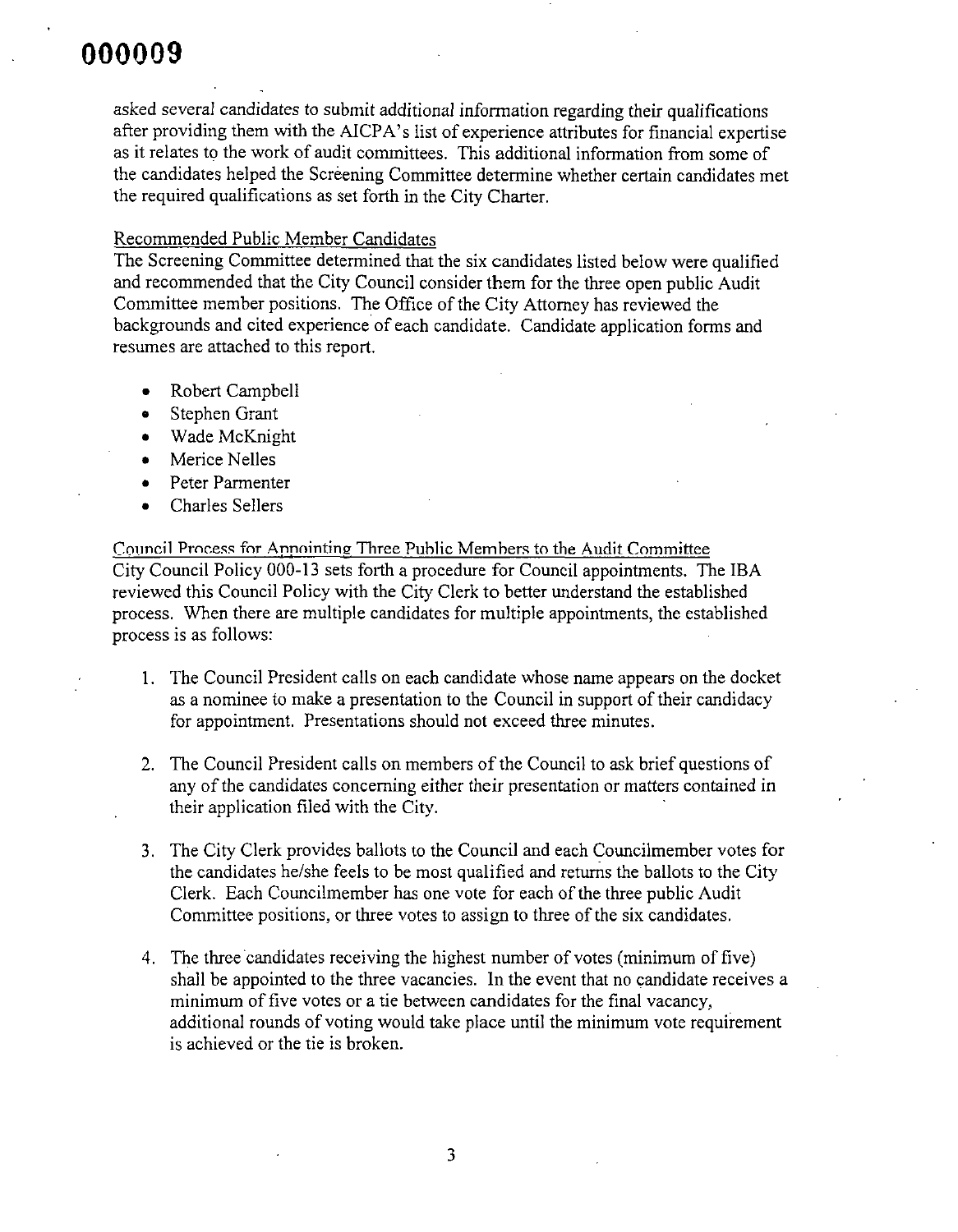#### 000010 ---

City Charter section 39.1 specifies 1) that public members of the Audit Committee shall serve for four-year terms (limited to two full consecutive terms) and 2) appointments be made so that not more than one term of office shall expire in any one year. In order to accomplish this latter provision, the Office of the City Attorney recommends initial appointments of two, three and four year terms.

It should also be noted that all but one of the candidates resides in the City. Robert Campbell resides in the County of San Diego (Encinitias). Although Council Policy 000-13 indicates that it is the intent of the City Council to appoint residents of the City, it explicitly provides that an exception can be made for qualified applicants who reside within the County. The IBA recommends that the City Council grant this exception for Mr. Campbell and consider him as a candidate for the public Audit Committee member positions.

## **CONCLUSION**

An extensive public candidate solicitation and evaluation process has been undertaken since voters adopted Proposition C on June 3, 2008. In accordance with the City Charter, the required Screening Committee has reviewed sixteen candidate applications and forwarded six to the City Council for consideration for three public Audit Committee positions. If the City Council makes the three public member appointments on January 5, 2009, a reconfigured Audit Committee will be seated for the first scheduled meeting of the new year, on January 12, 2009.

The IBA recommends that the City Council make the three public member appointments at their meeting on January 5, 2009. The Audit Committee has already requested their professional audit consultant, Jefferson Wells, to prepare a useful Audit Committee member handbook and an orientation presentation in anticipation of seating the new Committee at their January  $12^{\circ}$  meeting. It is also important to note that seating the new Audit Committee will enable the City Council to confirm a City Auditor appointment. The Office of the City Attorney previously opined that the Mayor must appoint a City Auditor in consultation with the new Audit Committee before the City Council can confirm the proposed appointment. Following this appointment, the City Auditor will report directly to the City Council rather than the Mayor.

Although the timeline for identifying qualified public candidates for these important Audit Committee appointments took longer than originally anticipated, the IBA believes that a thoughtful process was undertaken. The IBA appreciates and acknowledges the assistance of the Screening Committee, particularly the time provided by outside financial experts Tracy Sandoval and Ed Kitrosser.

'L Lavar

Andrea Tevlin APPROVED: Tevlin Fiscal & Policy Analyst **Independent Budget Analyst**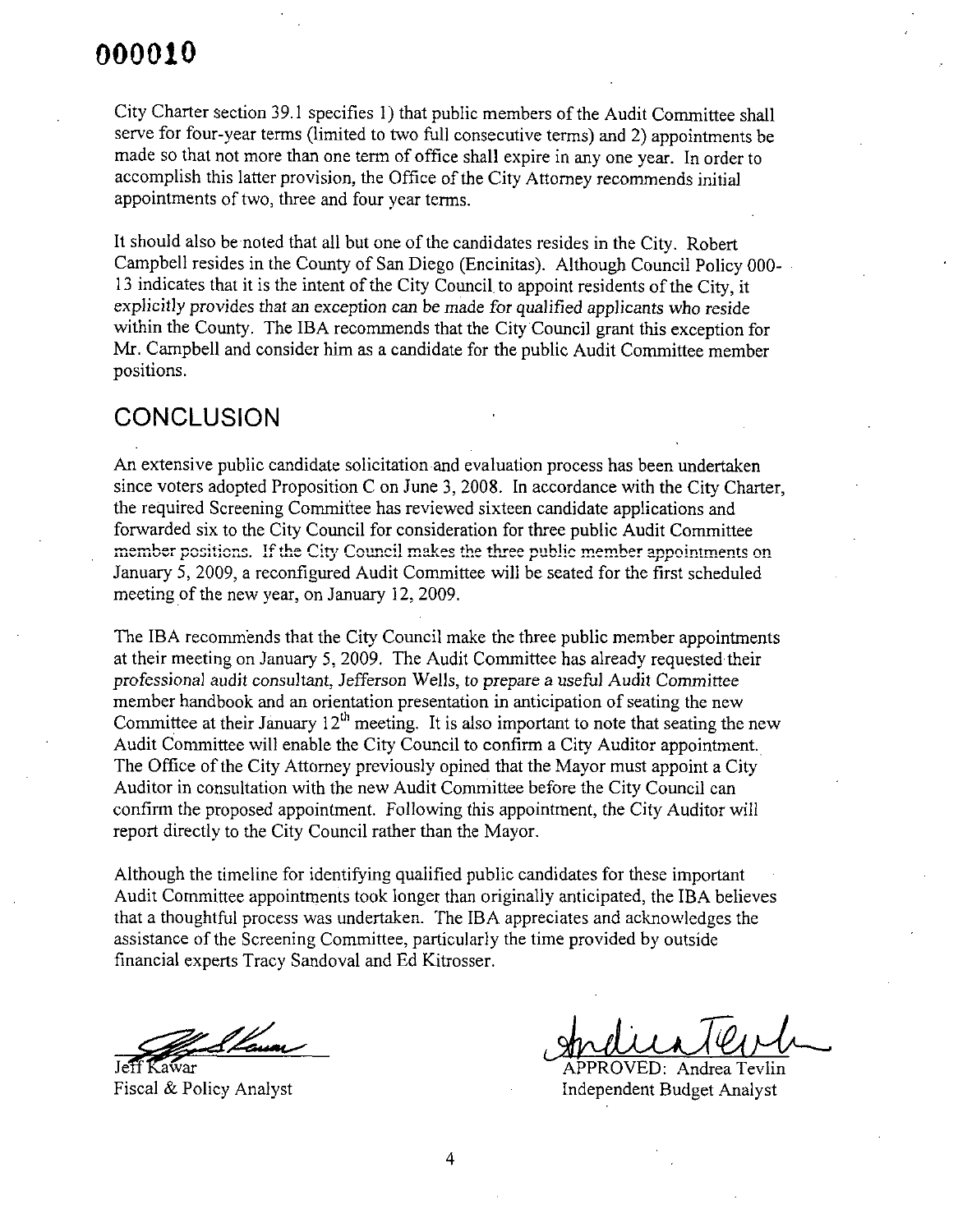00001.

### Candidate Application #1

## City of San Diego - Audit Committee **Candidate for Public Audit Committee Member Appointment**

Uia

(619)

V

236-6556

### **Candidate Application Form**

| Applicant's Name: Robert H. Campbell | Business Affiliation: None at this time. |  |
|--------------------------------------|------------------------------------------|--|
|                                      |                                          |  |
|                                      |                                          |  |
|                                      |                                          |  |
|                                      |                                          |  |
|                                      | <b>Business Telephone:</b>               |  |
|                                      | Business E-Mail:                         |  |

### PLEASE ATTACH A RESUME WITH YOUR QUALIFICATIONS AND BRIEFLY PROVIDE THE INFORMATION REQUESTED BELOW:

**Educational Background:** MBA, Northwestern, 1970 B.S., University of Kansas 1968 Audit Related Experience:

Professional Audit or Financial Organization Memberships:

San Diego's CFO Roundtable

Have assessed, prepared reports, and supervised the audit process in seven private industries.

Professional Credentials: (CPA, CIA, or other financial or legal) **MBA** 

Experience or Special Knowledge Pertaining to Audit-Related Matters:

See experience.

Applicant Signature

**Financial Executives Networking Group (FENG)** Civic or Community Experience

(Committees, Boards, Commissions, etc.)

Former President, Olivenhaln Town Council

 $5/$ 08 Date

PLEASE FEEL FREE TO PROVIDE ADDITIONAL INFORMATION OR LETTERS OF ENDORSEMENT. THANK YOU FOR YOUR INTEREST IN SERVING OUR CITY GOVERNMENT.

Please send completed Application & Resume by e-mail (to sdiba@sandiego.gov), fax (619-236-6556) or mail to: The Office of the Independent Budget Analyst, 202 C Street, MS3A, San Diego, CA 92101, Attn; Jaff Kawar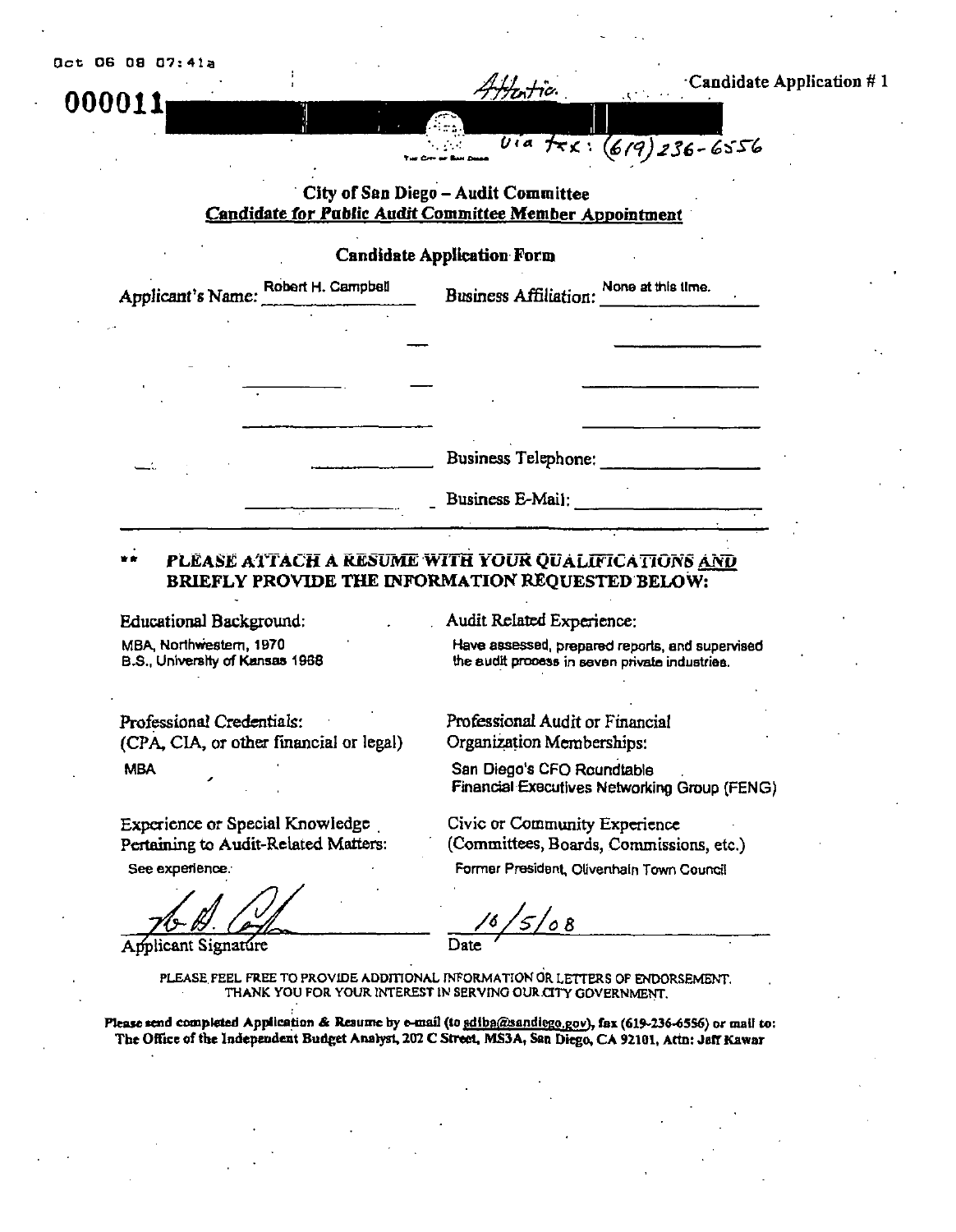## **Robert H. Campbell**

#### **CAREER SUMMARY**

Accomplished Northwestern MBA senior executive, with 25+ years of experience in strategic planning, financial/credit re-structuring, debt management/elimination, profit improvement, sales acceleration, operating efficiency, mergers and acquisitions, repair of troubled companies, and high-performance team formation. Experienced as Chief Financial Officer, Chief Operating Officer, and Board Member for companies in the following industries: Banking, Insurance, Software Technology/Internet, Healthcare/Blotech, Retall Food Manufacturing and Distribution, Civil Engineering, and Residential Home Building and Land Development. Companies ranged from start-ups to multi-million dollar/multi-state corporations. Expertise in leading companies out of financial trouble, planning and managing accelerated growth, capital acquisition, quality process implementation, product innovation (concept to market), and overall productivity and profitability. Trusted advisor to private company owners.

#### PERSONAL QUALIFICATIONS

#### Leadership

- **Turn-around Specialist**
- Marketing and Sales Management
- Strategic Planning
- Organizational Development
- Financial Planning and Budgeting
- Quality Process Design and Implementation
- Cost/Benefit Technology Utilization
- Productivity and Profitability improvement
- **Operating Efficiency**
- Product/service Development
- Debt-restructuring; Creative financing
- Information Technology Infrastructure
- Tax reduction

#### SIGNIFICANT ACHIEVEMENTS

#### **Strategic Planning**

- Designed and implemented the restructuring and re-financing plan for restoring the profitability of a \$240 million San Diego company, culminating in record earnings and record stock appreciation.
- Created and managed the strategic plan for rebuilding a \$1.4 billion failed financial company into a nationally recognized, premier-performing business bank.
- Developed and implemented the wholesale and business-to-business marketing strategic plans for a successful venture-capital funded, Internet-based software development enterprise.

#### Finance

- Arranged multi-million-dollar, unsecured financing to save a 300+ employee, nationwide firm. Fiscal leadership increased company value 30%, amidst steady-to-declining stock market.
- Utilizing "zero-based" budgeting, reduced the \$15 million operating expenses of a San Diego corporation by \$1 million in one year, while simultaneously improving performance. Company value increased in one year more than any annual improvement in the company's 50+ year history.
- Created the entire financial operations for a \$1 billion California organization.
- Arranged \$15 million emergency financing, amidst severe credit difficulties, preventing IRS action.
- Private placement, IPO, LBO, Investment Banking, and other capital-raising/exit strategy experience.

#### Organizational Development

- Designed business infrastructures from the ground up, including information management, accounting, finance, budgeting, marketing, data processing, quality control, and human resources. departments.
- Hands-on experience in designing organizational structures, writing job descriptions, establishing efficient work-flows, improving communications, and measuring productivity.

#### Technology

- Created and managed the first Chief Information Officer position for a major San Diego firm,
- Managed the de-conversion of a failed operating system for a financial services company.
- Supervised the conversion of the entire data processing operation for two mergers.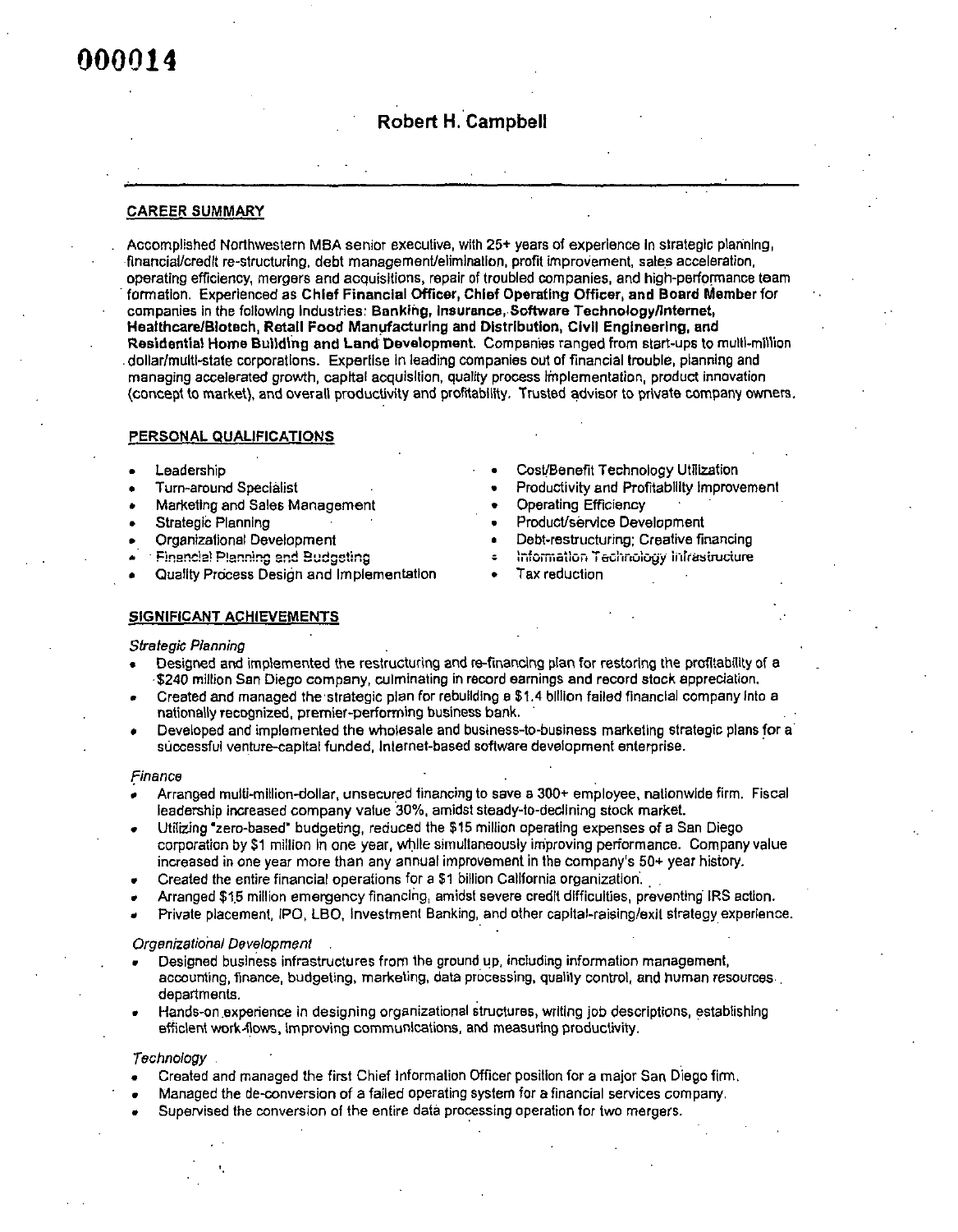Candidate Application #2

 $\sim 10^{-11}$ 

As Brita

## City of San Diego - Audit Committee Candidate for Public Audit Committee Member Appointment

## **Candidate Application Form**

| Stephen B. Grant:<br>Applicant's Name:<br>$\sim$ $\sim$ | <b>Business Affiliation:</b> |  |
|---------------------------------------------------------|------------------------------|--|
|                                                         | Business Address:            |  |
|                                                         | (Including ZIP)              |  |
|                                                         |                              |  |
|                                                         |                              |  |
|                                                         | Business E-Mail:             |  |
|                                                         |                              |  |

## PLEASE ATTACH A RESUME WITH YOUR QUALIFICATIONS AND BRIEFLY PROVIDE THE INFORMATION REQUESTED BELOW:

| Educational Background:                                                        | Audit Related Experience:                                                                                              |
|--------------------------------------------------------------------------------|------------------------------------------------------------------------------------------------------------------------|
| MBA - University of California, Irvine<br><b>BA - Texas State University</b>   | SAIC - Manager of IT SOX Compliance<br>Deloitte & Touche - Auditor<br>Department of Defense - multiple audit positions |
| Professional Credentials:<br>(CPA, CIA, or other financial or legal)           | Professional Audit or Financial<br>Organization Memberships:                                                           |
| Certified Information Systems Auditor (CISA)                                   | Information Systems Audit and Control<br>Association (ISACA)                                                           |
| <b>Experience or Special Knowledge</b><br>Pertaining to Audit-Related Matters: | Civic or Community Experience<br>(Committees, Boards, Commissions, etc.)                                               |

Sarbanes-Oxley auditing; business process auditing; business systems auditing; IT security

| Applicant Signature |  |  |
|---------------------|--|--|

000

10/3/2008

City of San Marcos Budget Review Committee

Date

PLEASE FEEL FREE TO PROVIDE ADDITIONAL INFORMATION OR LETTERS OF ENDORSEMENT. THANK YOU FOR YOUR INTEREST IN SERVING OUR CITY GOVERNMENT.

Please send completed Application & Resume by e-mail (to sdiba@sandicgo.gov), fax (619-236-6556) or mail to: The Office of the Independent Budget Analyst, 202 C Street, MS3A, San Diego, CA 92101, Attn: Jeff Kawar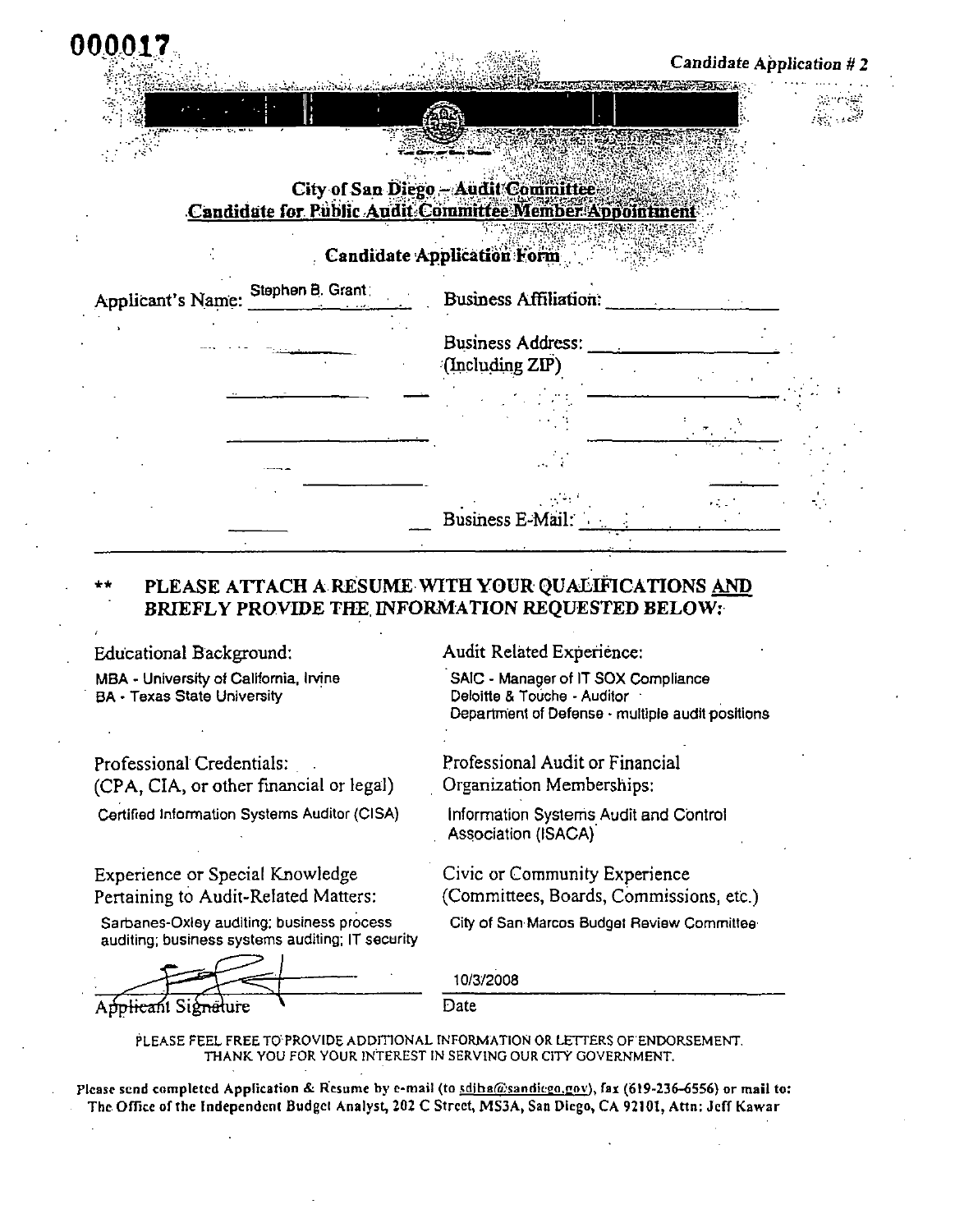## STEPHEN B. GRANT

Over ten years experience in managing and providing internal and external audits and process improvements related to Sarbanes-Oxley, Internal Control Over Financial Reporting (ICFR), business process design, and information technology in private industry and government, as well as coordinating resolution of disagreements between management and external auditors. Additional experience in enterprise resource planning (ERP) implementation, project management, IT security, risk management, IT governance, strategic planning, budgeting, contracting, education  $\&$  development, regulatory consulting, and government security.

MBA, Organization & Strategy, with Focus in Information Technology for Management, 2005 University of California, Irvine - The Paul Merage School of Business

BA, Psychology, magna cum laude, 1997 **Texas State University** 

#### PROFESSIONAL EXPERIENCE

MANAGER OF IT SOX COMPLIANCE, SCIENCE APPLICATIONS INT'L CORP (SAIC), San Diego, California  $2007 -$  Present Selected by this Fortune 300 defense contractor to manage multiple IT audit and compliance projects and coordinate the annual Sarbanes-Oxley (SOX) IT and related Internal Control Over Financial Reporting (ICFR) compliance efforts.

- Coordinated the annual internal IT SOX and ICFR audit and compliance efforts with SAIC's Internal Audit Department across several financially-relevant platforms, while concluding on the severity of Internal Audit's findings. Maintained excellent relationships with all applicable stakeholders, while in a high-stress and political environment.
- Worked closely with SAIC's external auditor to ensure that audit findings are properly evaluated and disputes regarding findings are resolved before being presented to the Audit Committee and subsequently documented in relevant financial disclosures.
- Performed the annual risk assessment and SOX scoping determination on approximately 30 financially-relevant systems to determine the scope and testing methods used for Internal Audit's testing procedures.
- Managed a project to identify IT operational processes, critical financial data, and system access conflicts that could have a potential adverse effect on financial information or operation of a new enterprise resource planning (ERP). Coordinated the development of a monitoring tool to track changes to these critical processes, data, and access permissions.
- Led a project to identify resources and develop processes to insert real-time segregation of duties analysis into the account provisioning process of a legacy and a developing ERP.

#### SENIOR CONSULTANT, DELOITTE CONSULTING, Santa Ana, California 2008 - 2006 - 2007

Transferred within Deloitte to this global consulting firm to perform audit readiness, transformational, regulatory, and operational consulting services, with an industry focus on aerospace and defense.

- Selected to fill a Senior Manager position on a project to design a risk tool and strategic audit plan for a Fortune 100 defense contractor. Maintained overall management responsibility for on-going application-specific audits that included audit scoping with client management, development of fee structure, and directing and reviewing of work of subordinate staff and managerial auditors (Consultants, Senior Consultants, and Managers). Developed future business opportunities to assist this client in optimizing multiple application suites and in global IT transformation.
- Managed a project that audited and determined business and IT processes, mapped those processes to best practice processes, made recommendations for process improvements, and assisted the client in implementing those processes and creating related documentation. Performed stakeholder analysis to understand potential impacts of changes on people, policy, and organization. Worked closely with multiple service lines to offer and successfully sell additional services to the client.
- Performed on a project that analyzed current HRIS capabilities and HR and IT staffing levels and made recommendations for phased change and growth. This project was a result of opportunities developed in a previous project managed at this client.
- Supported the implementation of a large-scale ERP by identifying trends in the perceived failure or success of a substantial application implementation, based on the level of support of various stakeholders, including executive management.

#### SENIOR CONSULTANT, DELOITTE & TOUCHE, San Diego, California (1998) 1998 - 2006 - 2006 - 2006

Recruited from business school by this Big 4 accounting firm to provide consulting services and provide SOX and ICFR business process and IT audits through the Enterprise Risk Services service line.

- Led staff on a large IT controls audit on multiple financial applications in mainframe, SAP, Oracle Database, Unix/Linux, and Windows environments at Fortune 300 defense contractor. Provided feedback to assist the client in identifying processes that required modification to meet SOX and ICFR requirements. Formatted technical communications to be understood by a nontechnical audience, when communicating to non-technical stakeholders. Also audited selected business cycles.
- Performed audit services and led staff on a SOX and ICFR business process and IT audit at a bank holding company. Provided feedback to the client to assist them in identifying processes that required modification to meet SOX and ICFR requirements.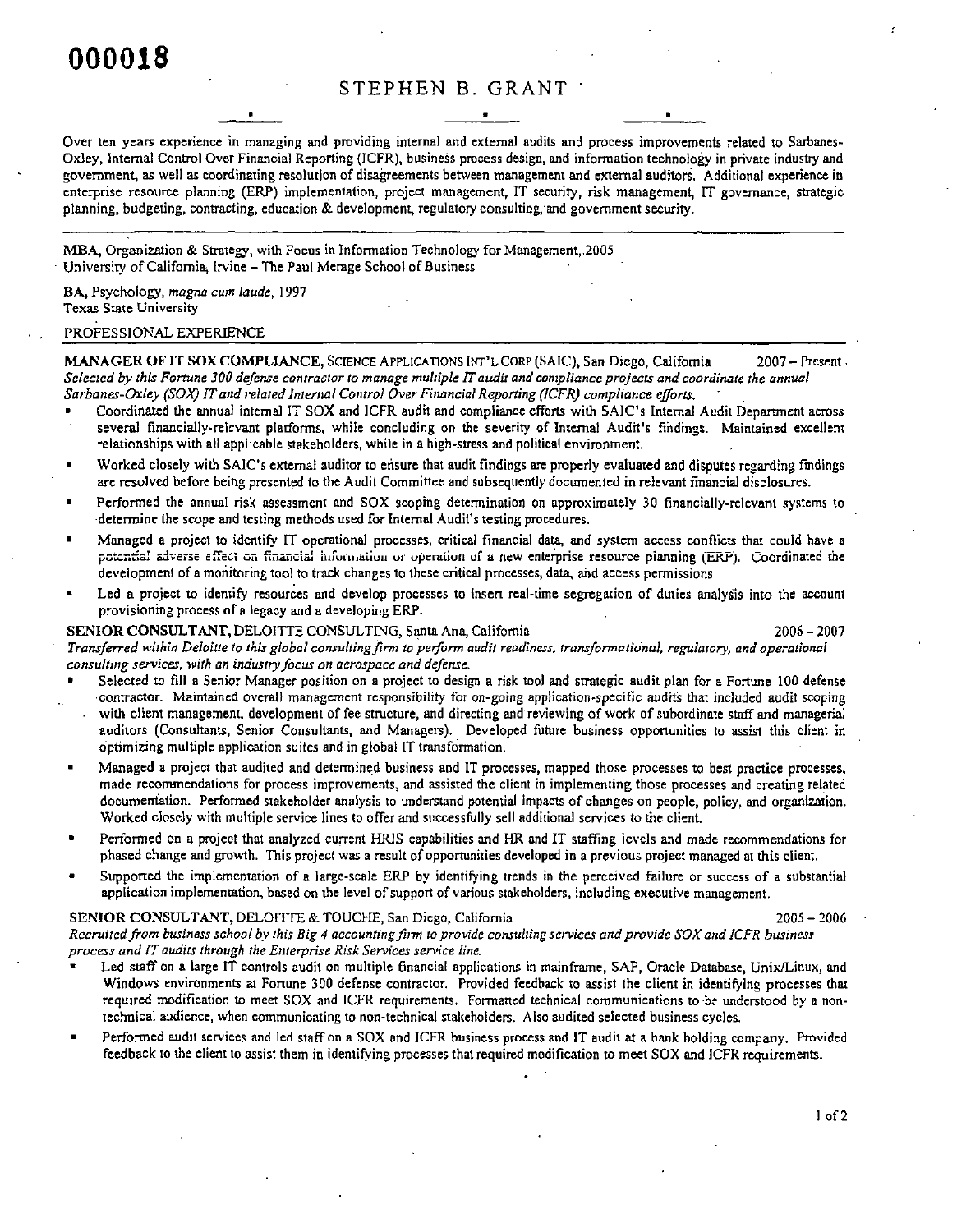## $City of San Diego - Audi Committee$ Candidate for Public Audit Committee Member Appointment

## **Candidate Application Form**

| Business Address:<br>(Including ZIP) |
|--------------------------------------|
|                                      |
|                                      |
|                                      |
|                                      |

#### $\star\star$ PLEASE ATTACH A RESUME WITH YOUR OUALIFICATIONS AND BRIEFLY PROVIDE THE INFORMATION REQUESTED BELOW: ATTACHED

Educational Background:

Audit Related Experience:

Professional (CPA, CIA, or other financial or legal) Professional Audit or Financial Organization Memberships:

Experience or Special Knowledge Pertaining to Audit-Related Matters: Civic or Community Experience (Committees, Boards, Commissions, etc.)

Date C. Methiopt

 $9/3/08$ 

Applicant Signature Date

Date

PLEASE FEEL FREE TO PROVIDE ADDITIONAL INFORMATION OR LETTERS OF ENDORSEMENT. THANK YOU FOR YOUR INTEREST IN SERVING OUR CITY GOVERNMENT.

ï

Please send this completed Form and Resume by e-mail (to sdiba@sandiego.gov), fax (619-236-6556) or mail to: The Office of the Independent Budget Analyst, 202 C Street, MS3A, San Diego, CA 92101, Attn: Jeff Kawar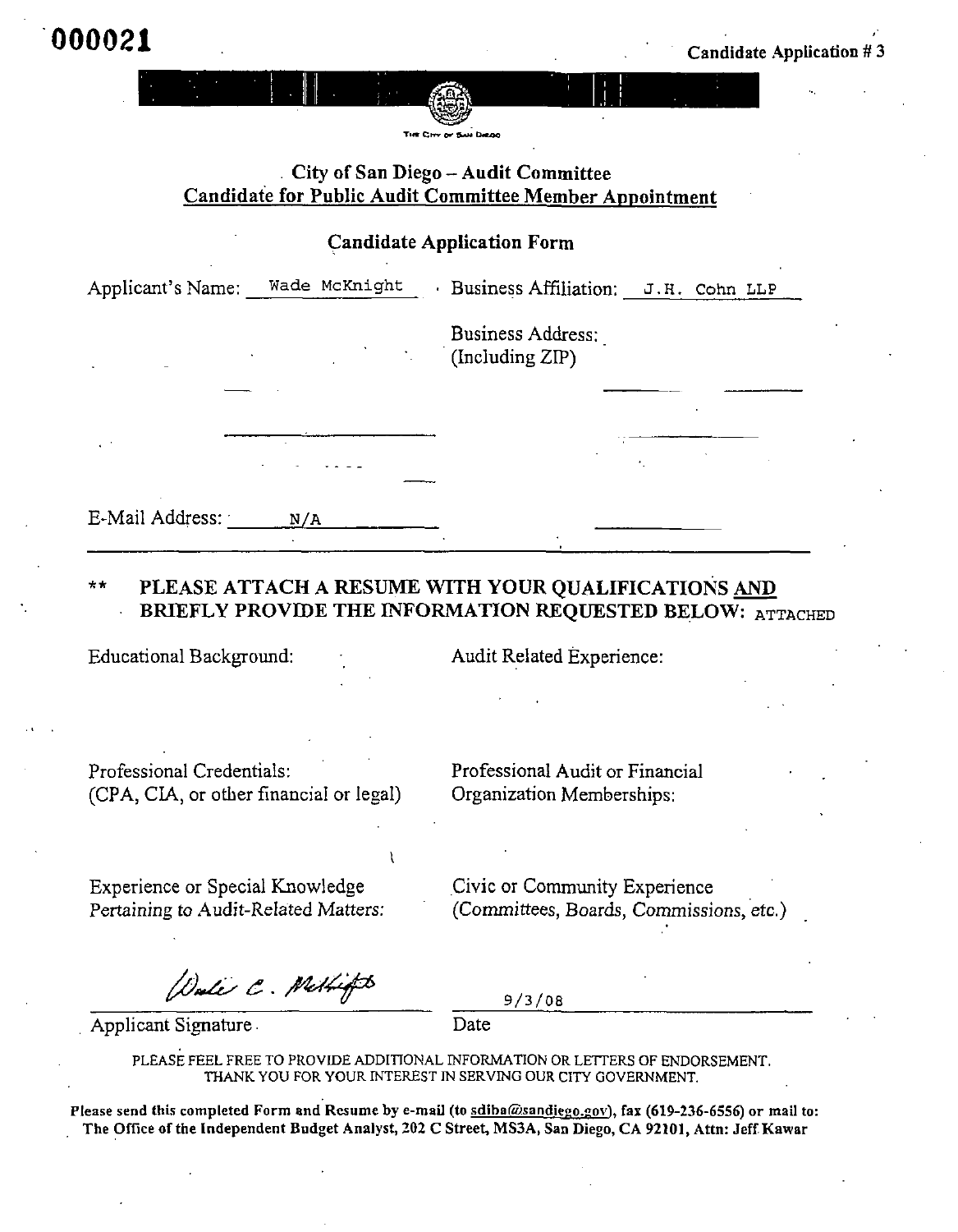**Wade McKnight** Partner



Wade McKnight, CPA, is an audit partner at J.H. Cohn who has over 25 years of experience in public accounting serving public public control of the control of the control of the control of the control of the control of the control of the and private companies as well as intimate involvement in mergers and acquisitions and other capital transactions. He has served as lead partner for larger public companies with multilocation operations and he has worked with numerous development stage enterprises. He has extensive experience working with complex revenue recognition issues.

H.H.COHN

countants and Consultants since 1919

 $\overline{11P}$ 

Wade has extensive experience in technical areas of audits and review of clients in such diverse industries as distribution,

software, manufacturing and gaming.

His past experience includes serving as the Nevada managing partner at a Big Four in the Firm's SEC and Capital Markets practices.

Wade graduated from the University of Kentucky where he received his Bachelor of Science degree in Accounting. He is also a member of the American Institute of Certified Public Accountants (AICPA) and the California Society of Certified Public Accountants (CalCPA). Wade is also a regular speaker at university and industry forums.

He has been active throughout his career in serving civic and not-for-profit organizations including Boys and Girls Clubs of America, the United Way and Olive Crest.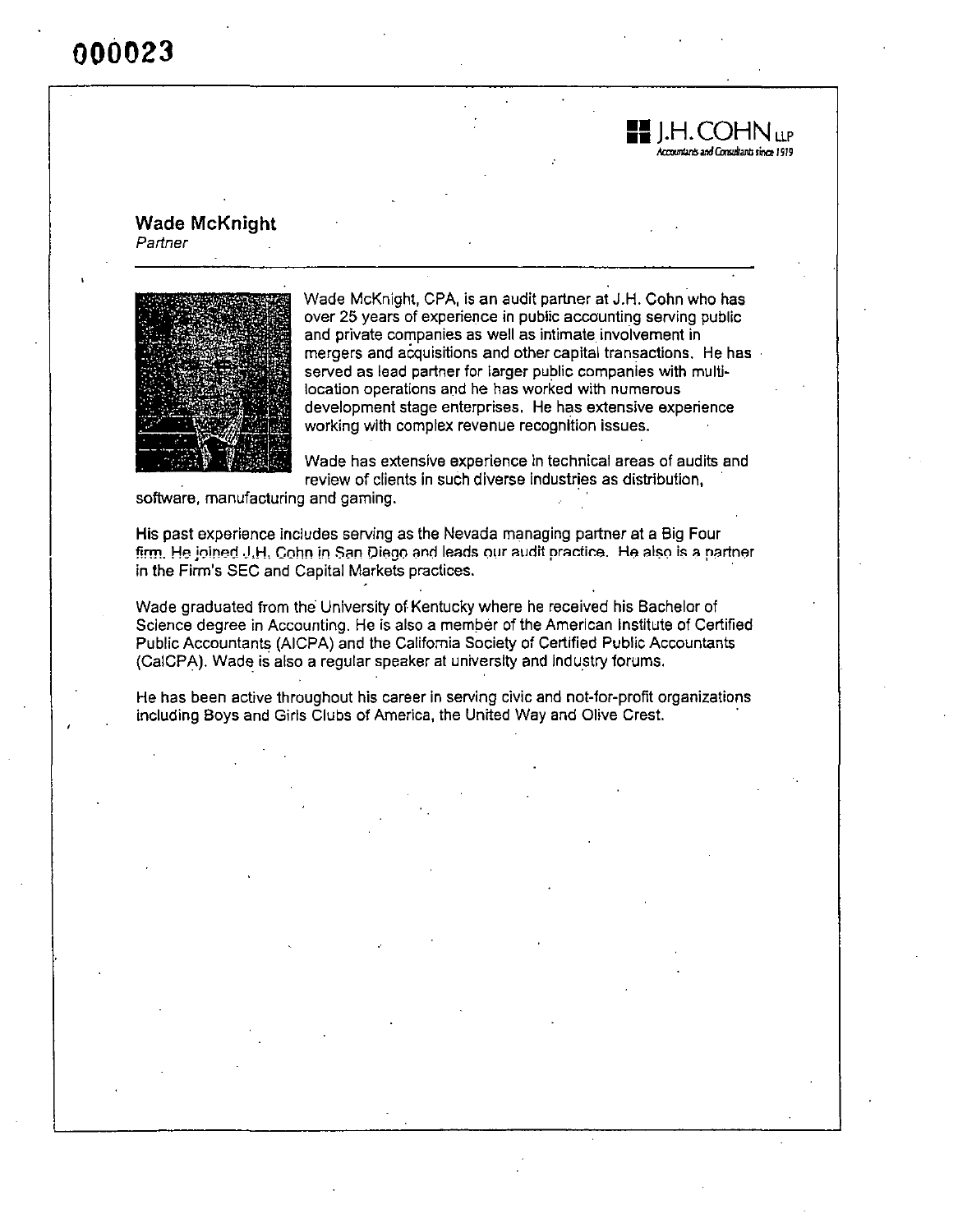000025

### City of San Diego - Audit Committee Candidate for Public Audit Committee Member Appointment

### **Candidate Application Form**

| Applicant's Name: Merice Nelles |  | Business Affiliation: Ambronel Associates |
|---------------------------------|--|-------------------------------------------|
|                                 |  |                                           |
|                                 |  |                                           |
|                                 |  |                                           |
|                                 |  |                                           |
|                                 |  |                                           |
|                                 |  |                                           |

### PLEASE ATTACH A RESUME WITH YOUR QUALIFICATIONS AND BRIEFLY PROVIDE THE INFORMATION REQUESTED BELOW:

**Educational Background:** Wharton School Univ. Penn. MBA '78

Professional Credentials: (CPA, CIA, or other financial or legal) CPA, Illinois #41,867 Feb. '86

**Experience or Special Knowledge** Pertaining to Audit-Related Matters:

Audiling computer-based accounting systems. Not-for-Profit and Government Accounting and Audiling, including fraud.

**Applicant Signature** 

Audit Related Experience:

Center for Professional Education '87-'93; Developed auditing seminars.

North Island Credit Union '02-'07: Member and Chelman Supervisory Comm. Oversaw external, internal audits, internal controls.

Professional Audit or Financial Organization Memberships:

American Institute of CPAs, '86-'09

Civic or Community Experience (Committees, Boards, Commissions, etc.)

Delaware County Pennsylvania Nursing Service ex officio for accounting and auditing while at Wharton.

**August 27, 2008** 

PLEASE FEEL FREE TO PROVIDE ADDITIONAL INFORMATION OR LETTERS OF ENDORSEMENT. THANK YOU FOR YOUR INTEREST IN SERVING OUR CITY GOVERNMENT.

Date

Please send this completed Form and Resume by e-mail (to soling a small good en (619-236-6556) or mail to: The Office of the Independent Budget Analyst, 202 C Street, MS3A, San Diego, CA 92101, Attn: Jeff Kawar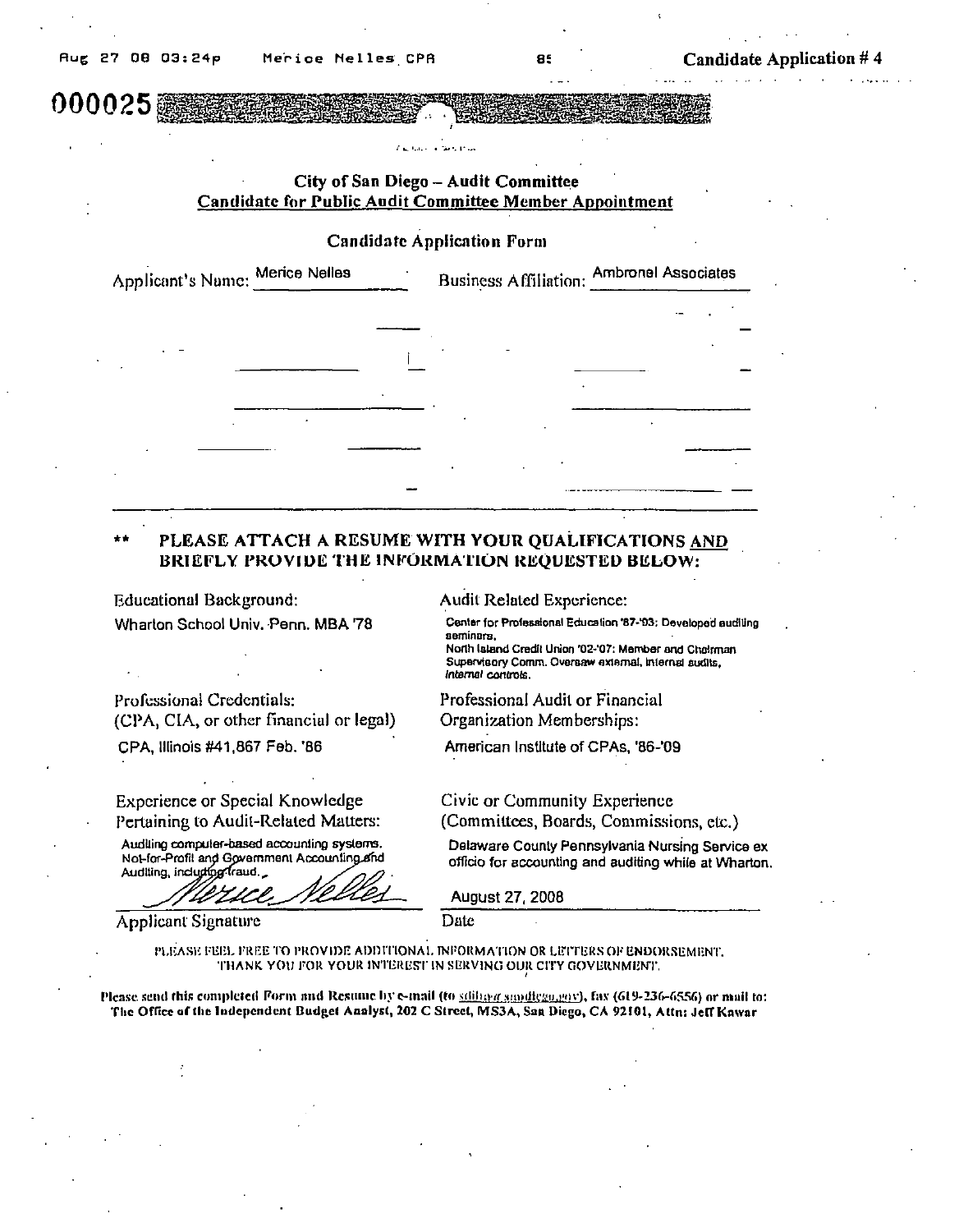#### Merice Nelles CPA

#### INFORMATION SYSTEMS DEVELOPMENT, BUDGETING and ANALYSIS (1979-80):

As .aunlyst Sun Oil Company, developed and monilored perrormonce budgets  $(22m)$  and forecasts for worldwide IBM  $3300/4300$  systems supporting financial and cost accounting, refining, marketing and distribution of petroleum products and human resources. Prepared financial reports using data retrieval software.

#### VENTURE CAPITAL INVESTMENT (1981-83):

As senior treasury analyst for Alliance Enterprise Corporation, a venture capital subsidiary of Sun Oil Company, Philadelphia, PA, evaluated business plans, financed investments, managed a portfolio of  $11$  securities  $(3MM)$  in broadcasting, cablevision, medical appliances, and manufacturing. Worked closely with major banks -Pittsburgh National, Mellon, Chase Manhattan - and insurance companies. Prudential and Equitable- to secure debt financing with detachable warrants for promising business concerns. Researched and evaluated products, markets and principals. Prepared *proforma* financial statements, cash flow forecasts and risk analyses for prospective investments and refinancing of active portfolio companies. Worked closely with the Federal Bankruptcy Court Southorn District of New York as member of creditor committees to work out debtor in possession cases (Chapter 11).

ACCOUNTING AND AUDITING SEMINAR DEVELOPMENT for CPA and Attorney Continuing Professional Education (1987-93):

As Director Seminar Development (resident consultant), Center for Professional Education, Paoli, PA, originated and developed curricula for 8 and 16-hour public and in-house seminars for CPAs, attorneys, financial analysts, financial and tax executives in California, New York, Pennsylvania, Illinois and Texas. The seminars -approved for delivery in the foregoing statescovered financial analysis, financial, cost and management accounting, treasury applications, auditing, taxation, PC based financial information systems. Developed and delivered seminars in Financing Business Plans and Workouts and Turnarounds. I personally delivered these seminars on numerous occasions in Manhattan, Chicago, Philadelphia, Dallas, San Francisco, and Los Angeles. These deliveries enabled me to acquire customer feedback for future seminar improvement and development of new seminars.

As adjunct instructor for Delaware County Community College, Media PA -1987-92 taught courses in financial accounting, management accounting, macroeconomics, microeconomics, stallistics for business and economics, principles of management, marketing and business mathematics. Later at San Diego City College taught financial and management accounting mainly to employees of nearby companies, ending in 1998. My experience in teaching came about from pure enjoyment  $-$  no financial incentive.

#### BUSINESS VALUATION (1998 to date):

Perform business valuations for gift and estate taxes, trust and estate planning, agreements, ESOPS, dissolutions and financing. Not a registered or advertised business and is performed privately.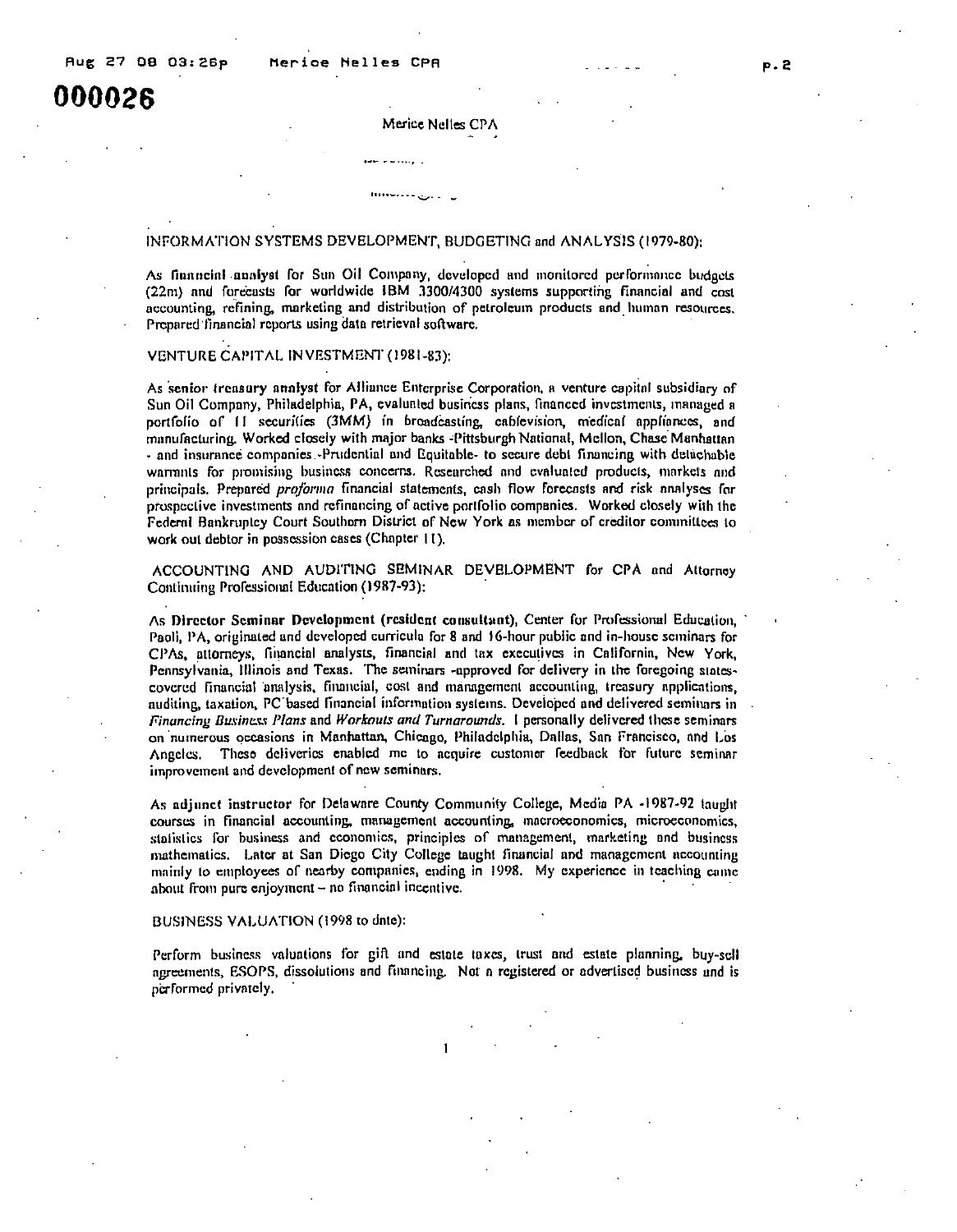Candidate Application

 $92.28$ 

## City of San Diego - Audit Committee Candidate for Public Audit Committee Member Appointment

**The City of Bay Do** 

## Candidate Application Form

Applicant's Name:  $f_{\text{E,TER}}$  DIRK Aramenter Business Affiliation:  $\beta_{\text{no}}$  Med  $\beta_{\text{en}}$  Hy Trust, Inc.

Home Address: (Including ZIP)

Telephone:

Business Address: (Including ZIP)

<u>SANDIEGO CA G210333</u>7Y

Business Telephone:

E-Mail Address:  $H_{\text{efro}}$   $\sim$   $\approx$   $\approx$  $r$  menter, net Business E-Mail: PETER. ARMENTER  $r$  $\overline{B}$ IDMED REALTY, COM

## PLEASE ATTACH A RESUME WITH YOUR QUALIFICATIONS AND BRIEFLY PROVIDE THE INFORMATION REQUESTED BELOW:

Educational

Bachelor uf Science, Organizational<br>Systems Management (1987) California State Linutersity, Northridge

Professional (CPA, CIA, or other financial or legal) Working towards my CFE designation

Experience or Special Knowledge Pertaining to Audit-Related Matters: Extensive arpenieure best managing and received to the Grand and concerned

detection

·Applicant Signature

Audit Related Experience: Eighteen years of progressive internal audit experience, both public and private. Extensive BURGLEY The Director - Internal Centres (Audit) for

a position traded REIT based in Rancho Bernardo. Professional Audit or Financial Organization Memberships:

Tastitute of Tinternal Auditors

Association of Certified Frank Examiners

Civic or Community Experience (Committees, Boards, Commissions, etc.)

Parks +Re.c Committee,  $G_H$  of Shorewiew, MN ( $'$ 97-99).

Former Condidate, City Council - City of Shoreview, MN

/y-

 $C$ '96)

PLEASE FEEL FREE TO PROVIDE ADDITIONAL INFORMATION OR LETTERS OF ENDORSEMENT. THANK YOU FOR YOUR INTEREST IN SERVING OUR CITY GOVERNMENT.

Pleasesend this completed Form and Resume by e-mail (to seliba@sandicgo.gov), fax (619–236-6556) or mail to: The Office of the Independent Budget Analyst, 202 C Street, MS3A, San Diego, CA 92101, Attn: Jeff Kawar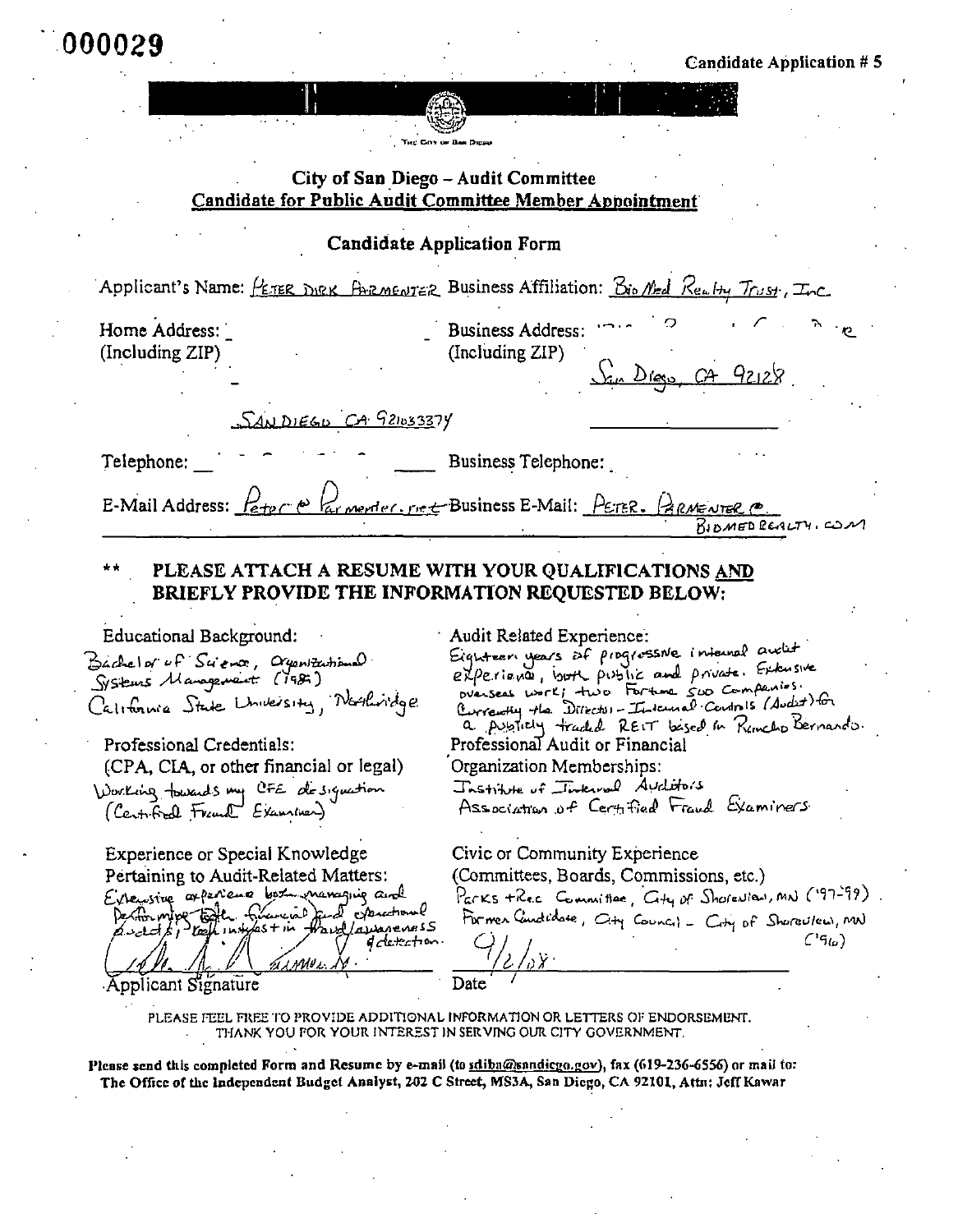#### Peter D. Parmenter

San Diego, CA 92103-3374

t am currently the Director, Internal Controls for a real estate investment trust (REIT) focused on Providing Real Estate to the Life Science Industry<sup>®</sup> based in San Diego, CA (www.biomedrealty.com). My previous experiences included work as the Manager of Financial Reporting (Sarbanes-Oxley) for a \$1.3 billion biotech supplier and manufacturer, Senior Internal Audit work for a \$28 billion global wholesaler/distributor/value added reseller of technology products and services, a \$650 million global manufacturer of medical devices and medication safety software, as well as a \$4.3 billion garment manufacturer. Two positions were with Fortune 500 companies (one Fortune 100). As a Big 4 alumnus, I worked on various co-sourced audit initiatives with property and casualty insurance carriers. I was also the National Audit Manager for an \$85 million workers' compensation insurance carrier. I have an extensive background in internal Audit, including process reengineering, documentation and testing of key controls for Sarbanes-Oxley (SOX) compliance. Each position has afforded me leadership experience, the ability to develop and manage staff, create time and cost budgets and foster effective partnerships with business management.

### **Experience**

**BioMed Realty Trust, Inc.** Director - Internal Controls San Diego, CA -April 2007 - Present

- Directed Sarbanes-Oxley (SOX) compliance activities across the Company
- Re-engineered company's SOX compliance process
- Initiated risk-based approach to SOX testing
- Reduced reliance on external contractors for SOX testing, resulting in over \$250K savings
- Performed top-down, risk based approach to identify of key controls, including design and implementation
- Monitored company activities to identify potential changes to internal controls
- Maintained thorough understanding of internal controls and the Sarbanes-Oxley Act of 2002
- Drafted company's Business Continuity Plan
- Lialsed with other departments to create standardized work processes
- initiated relationship with outsourced travel management program, including RFP, and revision of existing travel policy

#### Invitrogen Corporation

Manager - Financial Reporting - Sarbanes-Oxiey (SOX) - Worldwide Carisbad, CA May 2006 to April 2007

- Coordinated SOX compliance work for large, multi-national biotech company
- Provided leadership in the effective execution of SOX compliance plans and testing
- Planned and scheduled SOX testing, including staffing of internal and external personnel
- Reviewed SOX documentation, including control narratives and matrices
- Evaluated control design and recommend changes to correct deficiencies
- Evaluated control failures identified during testing
- Monitored company activities to identify potential changes in internal controls
- Coordinated quarterly updating of documentation and certifications from process owners
- Recommended and drove revisions to SOX compliance policies, procedures and programs
- Liaised between external auditors and company management in project management
- Prepared management's assessment on the effectiveness of internal controls
- Coordinated multiple large international projects simultaneously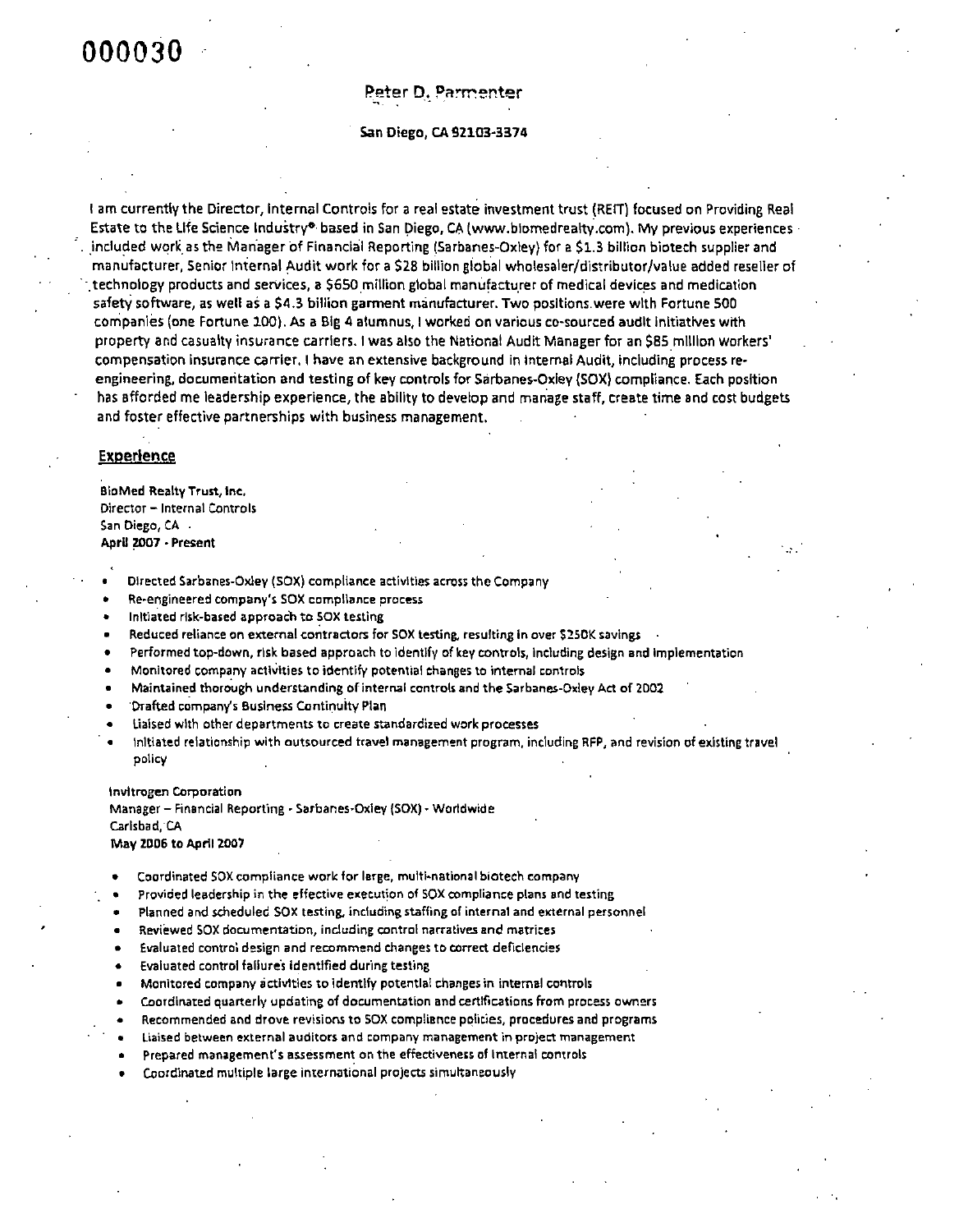| . . | ш                        |     |  |
|-----|--------------------------|-----|--|
| . . | .                        |     |  |
| . . | $-1$                     | .   |  |
| . . | دد.                      | . . |  |
| . . | $\overline{\phantom{a}}$ | . . |  |
|     | . .<br>.<br>$\cdots$     |     |  |

City of San Diego - Audit Committee Candidate for Public Audit Committee Member Appointment

**Candidate Application Form** 

| Applicant's Name:                | Charles T. Sellers       | <b>Business Affiliation:</b>         | Sellers & Company        |
|----------------------------------|--------------------------|--------------------------------------|--------------------------|
| Home Address:<br>(Including ZIP) | San Diego, CA 92129-2149 | Business Address:<br>(Including ZIP) |                          |
|                                  |                          |                                      | San Diego, CA 92129-2699 |
| Telephone:                       |                          | Business Telephone: (                |                          |
| E-Mail Address:                  |                          | Business E-Mail: $\sigma s$ .        |                          |

#### $+ +$ PLEASE ATTACH A RESUME WITH YOUR QUALIFICATIONS AND BRIEFLY PROVIDE THE INFORMATION REQUESTED BELOW:

**Educational Background:** 

B.S. in Business Administration (Accounting) from San Diego State University (1982) M.S. in Accountancy (Taxation) from San Diego State University (1984)

Professional Credentials: (CPA, CIA, or other financial or legal)

Certified Public Accountant (CA) Accredited Estate Planner (NAEPC)

Experience or Special Knowledge Pertaining to Audit-Related Matters:

While at Ernst &Young, I participated in the audits of all the firm's Not-for-Profit

Applicant Signature

Audit Related

I served on the professional accounting staff of Ernst & Young, LLP for eight years.

Professional Audit or Financial Professional Audit or Financial Organization Memberships:

American Institute of CPA's California Society of CPA's

Civic or Community Experience (Committees, Boards, Commissions, etc.)

Rancho Penasquitos Town Council (2 years) Rancho Penasquitos Planning

PLEASE FEEL FREE TO PROVIDE ADDITIONAL INFORMATION OR LETTERS OF ENDORSEMENT. THANK YOU FOR YOUR INTEREST IN SERVING OUR CITY GOVERNMENT.

Please send completed Application & Resume by e-mail (to sdiba@sandicgo.gov), fax (619-236-6556) or mail to: The Office of the Independent Budget Analyst, 202 C Street, MS3A, San Diego, CA 92101, Attn: Jeff Kawar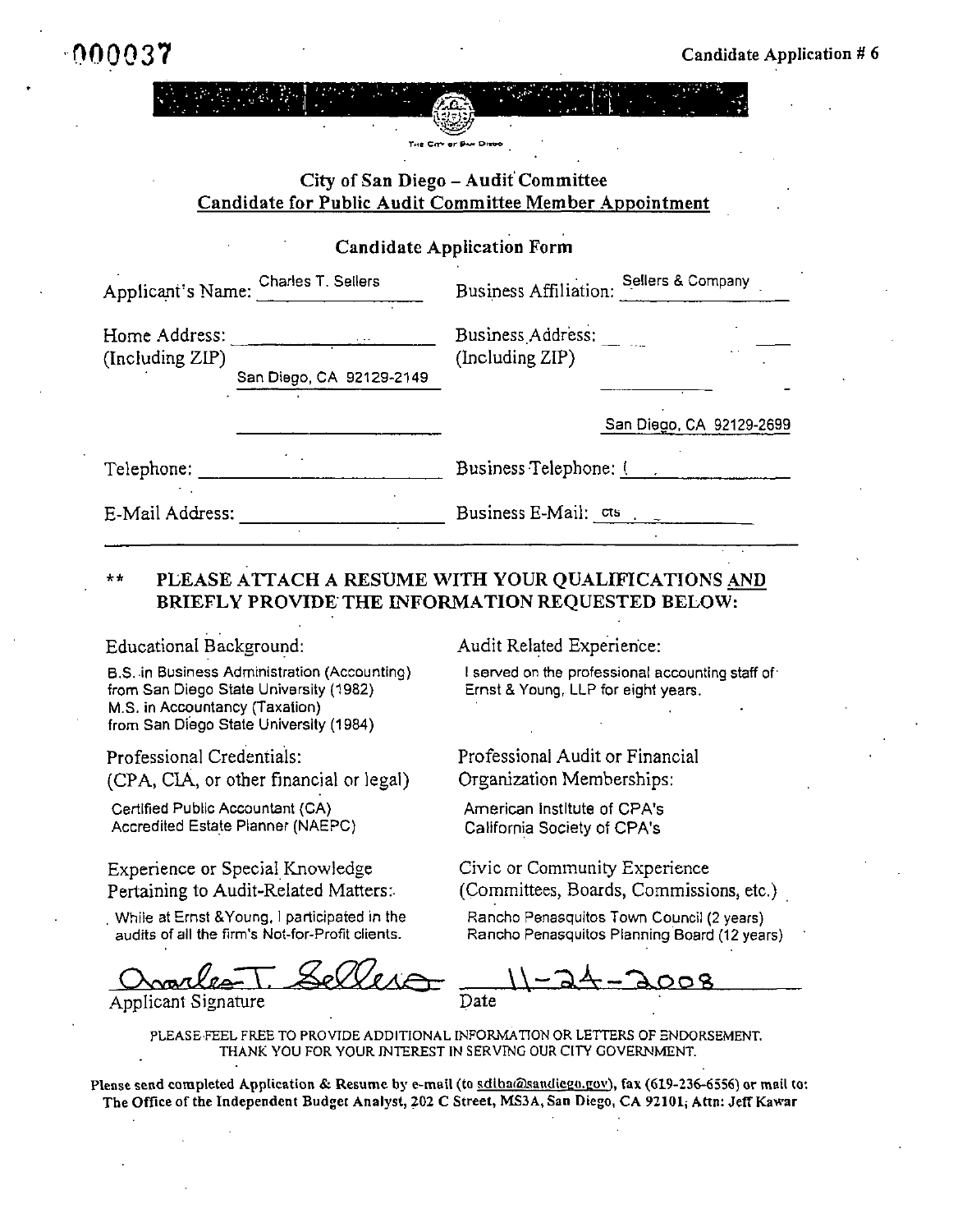## Charles Thomas Sellers, AEP, CPA

| Profile                           | Thorough background in all phases of taxation and financial accounting. Areas of specific<br>expertise include small businesses, high net worth individuals, trust accounting, estate planning<br>and taxation, employee benefits, compensation and retirement planning, as well as exempt<br>organizations and charitable giving.                                                                                                                                                                                                              |                  |
|-----------------------------------|-------------------------------------------------------------------------------------------------------------------------------------------------------------------------------------------------------------------------------------------------------------------------------------------------------------------------------------------------------------------------------------------------------------------------------------------------------------------------------------------------------------------------------------------------|------------------|
| Education                         | MS in Accountancy with a Taxation Emphasis<br>BS in Business Administration with an Accounting Major                                                                                                                                                                                                                                                                                                                                                                                                                                            | 1984<br>1982     |
|                                   | Both degrees conferred by San Diego State University in San Diego, CA                                                                                                                                                                                                                                                                                                                                                                                                                                                                           |                  |
| Career                            | Sellers & Company - San Diego, CA<br><i><b>Managing Parmer</b></i>                                                                                                                                                                                                                                                                                                                                                                                                                                                                              | $1992 -$ Present |
|                                   | Responsible for all areas of general practice management for a small<br>Certified Public Accounting firm; including staff training, recruitment and<br>retention. Other duties include operational controls for income, expense<br>and cash flows. Primary source of contact for major clients with various<br>sophisticated tax research and financial planning needs. Participation in<br>compilations and reviews. Supervisory responsibility for all subordinate<br>tax preparation and planning. Primary source of new client development. |                  |
|                                   |                                                                                                                                                                                                                                                                                                                                                                                                                                                                                                                                                 |                  |
|                                   | Ernst & Young - San Diego, CA                                                                                                                                                                                                                                                                                                                                                                                                                                                                                                                   | 1984 - 1992      |
|                                   | Senior Manager<br>Direct supervision of all Managers. Review of sophisticated tax research<br>and planning. Development of now clients. Assisted Partners in praetice<br>management and staff recruitment. Tax provision reviews for public<br>companies.                                                                                                                                                                                                                                                                                       |                  |
|                                   | Manager<br>Direct supervision of all Seniors. Performance of sophisticated tax<br>research and planning. Coordination and general review of all tax return<br>preparation. Tax provision reviews for private companies and exempt<br>starus reviews for non-profit organizations.                                                                                                                                                                                                                                                               |                  |
|                                   | Senior<br>Direct supervision of all Staff. Detailed review of tax preparation.<br>Performance of basic tax research and planning. Primarily responsible for<br>staff development and indoctrination.                                                                                                                                                                                                                                                                                                                                            |                  |
|                                   | Staff                                                                                                                                                                                                                                                                                                                                                                                                                                                                                                                                           |                  |
|                                   | Participation in audits, reviews and compilations. Tax return preparation<br>for individuals, estates, trusts, corporations, partnerships and exempt<br>organizations.                                                                                                                                                                                                                                                                                                                                                                          |                  |
|                                   | San Diego State University - San Diego, CA                                                                                                                                                                                                                                                                                                                                                                                                                                                                                                      | 1982 - 1984      |
|                                   | Graduate Research and Teaching Assistant                                                                                                                                                                                                                                                                                                                                                                                                                                                                                                        |                  |
|                                   | Assisted Professors with academic research and curriculum development.<br>Taught various taxation and accounting courses to undergraduate students<br>while pursuing and completing graduate degree studies.                                                                                                                                                                                                                                                                                                                                    |                  |
| Professional                      | Certified Public Accountant, State of California (1986)<br>Accredited Estate Planner, NAEPC (2000)                                                                                                                                                                                                                                                                                                                                                                                                                                              |                  |
|                                   | Member, American Institute of CPA's                                                                                                                                                                                                                                                                                                                                                                                                                                                                                                             |                  |
|                                   | Member, California Society of CPA's                                                                                                                                                                                                                                                                                                                                                                                                                                                                                                             |                  |
| YJ '03310 HYS<br>EEL CEEKS GEEICE | Member, National Association of Estate Planners and Councils (NAEPC)<br>Member, Estate Planning Council of San Diego                                                                                                                                                                                                                                                                                                                                                                                                                            |                  |

 $92$  $3.36$  OENED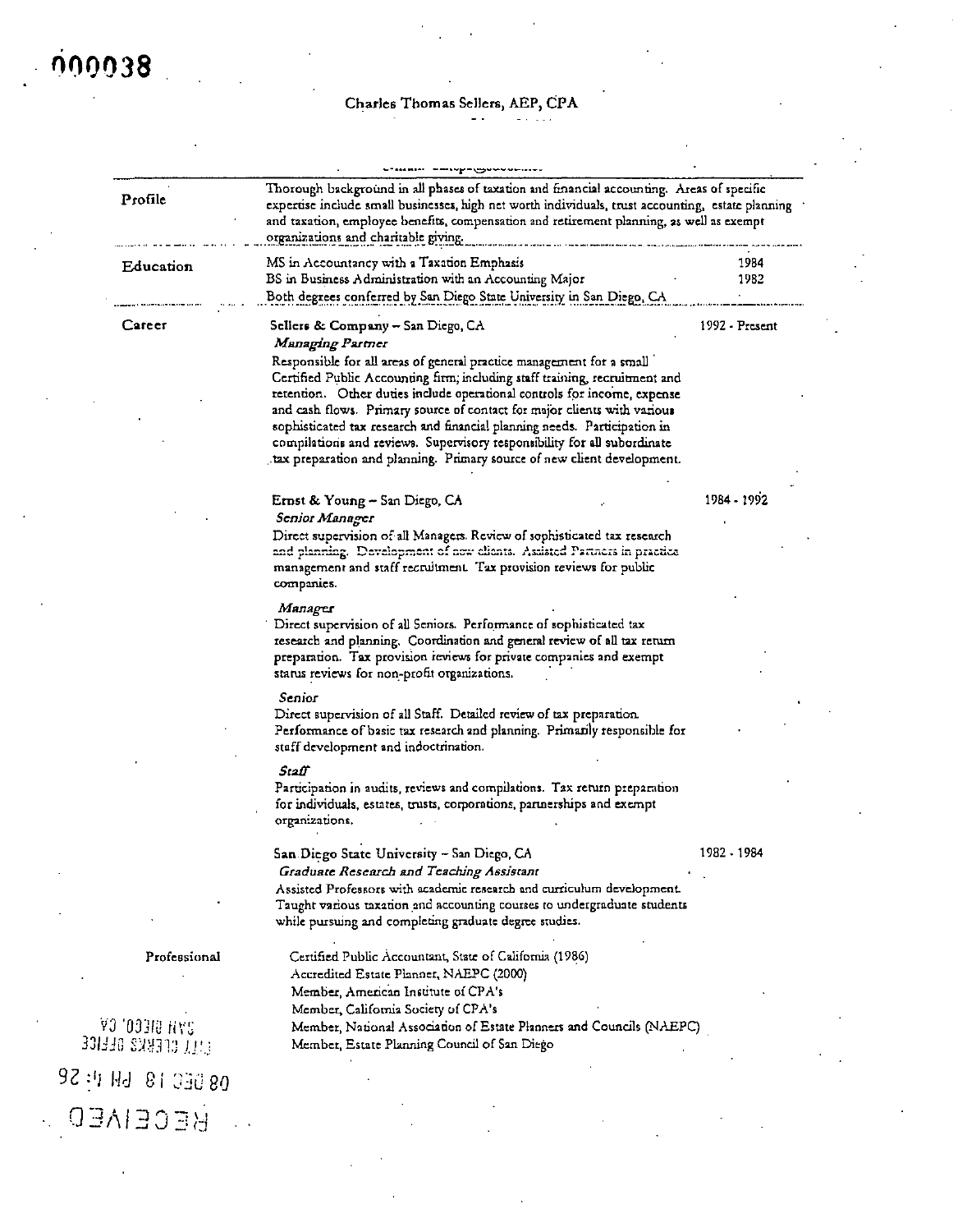|                       |                                                    |                                               |                                               | <b>REQUEST FOR COUNCIL ACTION</b><br>CITY OF SAN DIEGO                                                        |                       |                                      |                         | <b>CERTIFICATE NUMBER</b><br>(FOR AUDITOR'S USE ONLY                                                                                                                                                                                                                            | 201<br>01/05          |
|-----------------------|----------------------------------------------------|-----------------------------------------------|-----------------------------------------------|---------------------------------------------------------------------------------------------------------------|-----------------------|--------------------------------------|-------------------------|---------------------------------------------------------------------------------------------------------------------------------------------------------------------------------------------------------------------------------------------------------------------------------|-----------------------|
| $\overline{10}$       | 2. FROM (ORIGINATING DEPARTMENT):                  |                                               |                                               |                                                                                                               | $3.$ DATE:            |                                      |                         |                                                                                                                                                                                                                                                                                 |                       |
|                       | <b>CITY ATTORNEY</b><br>Independent Budget Analyst |                                               |                                               |                                                                                                               |                       | December 16, 2008                    |                         |                                                                                                                                                                                                                                                                                 |                       |
| 4. SUBJECT:           |                                                    |                                               | Appointing New Public Audit Committee Members |                                                                                                               |                       |                                      | $\zeta$ .               |                                                                                                                                                                                                                                                                                 |                       |
|                       |                                                    | 5. PRIMARY CONTACT (NAME, PHONE, & MAIL STA.) |                                               | [6. SECONDARY CONTACT (NAME, PHONE, & MAIL STA.)                                                              |                       |                                      |                         | 7. CHECK BOX IF REPORT TO COUNCIL IS ATTACHED                                                                                                                                                                                                                                   |                       |
|                       | Jeff Kawar x34764                                  |                                               |                                               | Dominika Bukalova x55284                                                                                      |                       |                                      |                         |                                                                                                                                                                                                                                                                                 | X                     |
|                       |                                                    |                                               |                                               | 8.COMPLETE FOR ACCOUNTING PURPOSES                                                                            |                       |                                      |                         | 9. ADDITIONAL INFORMATION / ESTIMATED COST:                                                                                                                                                                                                                                     |                       |
| <b>FUND</b><br>DEPT.  |                                                    |                                               |                                               |                                                                                                               |                       |                                      |                         |                                                                                                                                                                                                                                                                                 |                       |
| <b>ORGANIZATION</b>   |                                                    |                                               |                                               |                                                                                                               |                       |                                      | None.                   |                                                                                                                                                                                                                                                                                 |                       |
|                       | OBJECT ACCOUNT                                     |                                               |                                               |                                                                                                               |                       |                                      |                         |                                                                                                                                                                                                                                                                                 |                       |
| <b>JOB ORDER</b>      |                                                    |                                               |                                               |                                                                                                               |                       |                                      |                         |                                                                                                                                                                                                                                                                                 |                       |
| C.I.P. NUMBER         |                                                    |                                               |                                               |                                                                                                               |                       |                                      |                         |                                                                                                                                                                                                                                                                                 |                       |
| <b>AMOUNT</b>         |                                                    |                                               |                                               |                                                                                                               |                       |                                      |                         |                                                                                                                                                                                                                                                                                 |                       |
|                       |                                                    |                                               |                                               | <b>10. ROUTING AND APPROVALS</b>                                                                              |                       |                                      |                         |                                                                                                                                                                                                                                                                                 |                       |
| <b>ROUTE</b><br>$($ # | <b>APPROVING</b><br><b>AUTHORITY</b>               |                                               | APPROVADSIGNATURE                             | DATE<br><b>SIGNED</b>                                                                                         | <b>ROUTE</b><br>- (#) | <b>APPROVING</b><br><b>AUTHORITY</b> |                         | <b>APPROVAL SIGNATURE</b>                                                                                                                                                                                                                                                       | DATE<br><b>SIGNED</b> |
| 1                     | ORIG. DEPT                                         | <b>ANDREA TEVLIN</b>                          |                                               |                                                                                                               | 'T y                  |                                      |                         |                                                                                                                                                                                                                                                                                 |                       |
| $\mathbf{z}$          |                                                    |                                               |                                               |                                                                                                               | 9                     |                                      |                         |                                                                                                                                                                                                                                                                                 |                       |
| 3                     |                                                    |                                               |                                               |                                                                                                               | 10                    | <b>CITY ATTORNEY</b>                 | <b>BRANT WILL</b>       |                                                                                                                                                                                                                                                                                 | 78/18                 |
| 4                     |                                                    |                                               |                                               |                                                                                                               | 11                    | ORIG. DEPT                           | <b>JEFF KAWAR</b>       | layar                                                                                                                                                                                                                                                                           |                       |
| 5                     |                                                    |                                               |                                               |                                                                                                               |                       | DOCKET COORD:                        |                         | <b>COUNCIL LIAISON</b>                                                                                                                                                                                                                                                          |                       |
| 6                     |                                                    |                                               |                                               |                                                                                                               |                       | COUNCIL                              | 0.<br>П.<br><b>SPOB</b> | $\mathbf{B}$ adoption<br><b>CONSENT</b>                                                                                                                                                                                                                                         |                       |
|                       |                                                    |                                               |                                               |                                                                                                               |                       | <b>PRESIDENT</b><br>کہ∧∩             |                         | <b>COUNCIL DATE:</b>                                                                                                                                                                                                                                                            |                       |
| 7                     |                                                    |                                               |                                               |                                                                                                               |                       |                                      | □<br>REFER TO:          |                                                                                                                                                                                                                                                                                 |                       |
|                       | 11. PREPARATION OF:                                |                                               | $\boxtimes$ RESOLUTION(S)                     |                                                                                                               | $\Box$ ORDINANCE(S)   |                                      | $\Box$ AGREEMENT(S)     | $\Box$ DEED(S)                                                                                                                                                                                                                                                                  |                       |
|                       |                                                    |                                               |                                               | either two, three or four years to ensure that not more than one term of office shall expire in any one year. |                       |                                      |                         | Approving the appointments of three public Audit Committee members from a pool of six candidates determined to be qualified by the<br>appointed Screening Committee in accordance with City Charter section 39.1. The City Council will appoint each public member to a term of |                       |
|                       | 11A. STAFF RECOMMENDATIONS:                        |                                               |                                               |                                                                                                               |                       |                                      |                         |                                                                                                                                                                                                                                                                                 |                       |
|                       |                                                    |                                               |                                               |                                                                                                               |                       |                                      |                         |                                                                                                                                                                                                                                                                                 |                       |
|                       | <b>12. SPECIAL CONDITIONS</b>                      |                                               |                                               |                                                                                                               |                       |                                      |                         |                                                                                                                                                                                                                                                                                 |                       |
|                       |                                                    |                                               |                                               |                                                                                                               |                       |                                      |                         |                                                                                                                                                                                                                                                                                 |                       |
|                       |                                                    | COUNCIL DISTRICT(S): ALL                      |                                               |                                                                                                               |                       |                                      |                         |                                                                                                                                                                                                                                                                                 |                       |
|                       |                                                    | COMMUNITY AREA(S): ALL                        |                                               |                                                                                                               |                       |                                      |                         |                                                                                                                                                                                                                                                                                 |                       |
|                       |                                                    | ENVIRONMENTAL IMPACT: NONE.                   |                                               |                                                                                                               |                       |                                      |                         |                                                                                                                                                                                                                                                                                 |                       |
|                       |                                                    | HOUSING IMPACT: NONE.                         |                                               |                                                                                                               |                       |                                      |                         |                                                                                                                                                                                                                                                                                 |                       |
|                       | OTHER ISSUES: NONE.                                |                                               |                                               |                                                                                                               |                       |                                      |                         |                                                                                                                                                                                                                                                                                 |                       |
|                       |                                                    |                                               |                                               |                                                                                                               |                       |                                      |                         |                                                                                                                                                                                                                                                                                 |                       |

 $\mathcal{A}$ 

 $\mathcal{L}_{\text{max}}$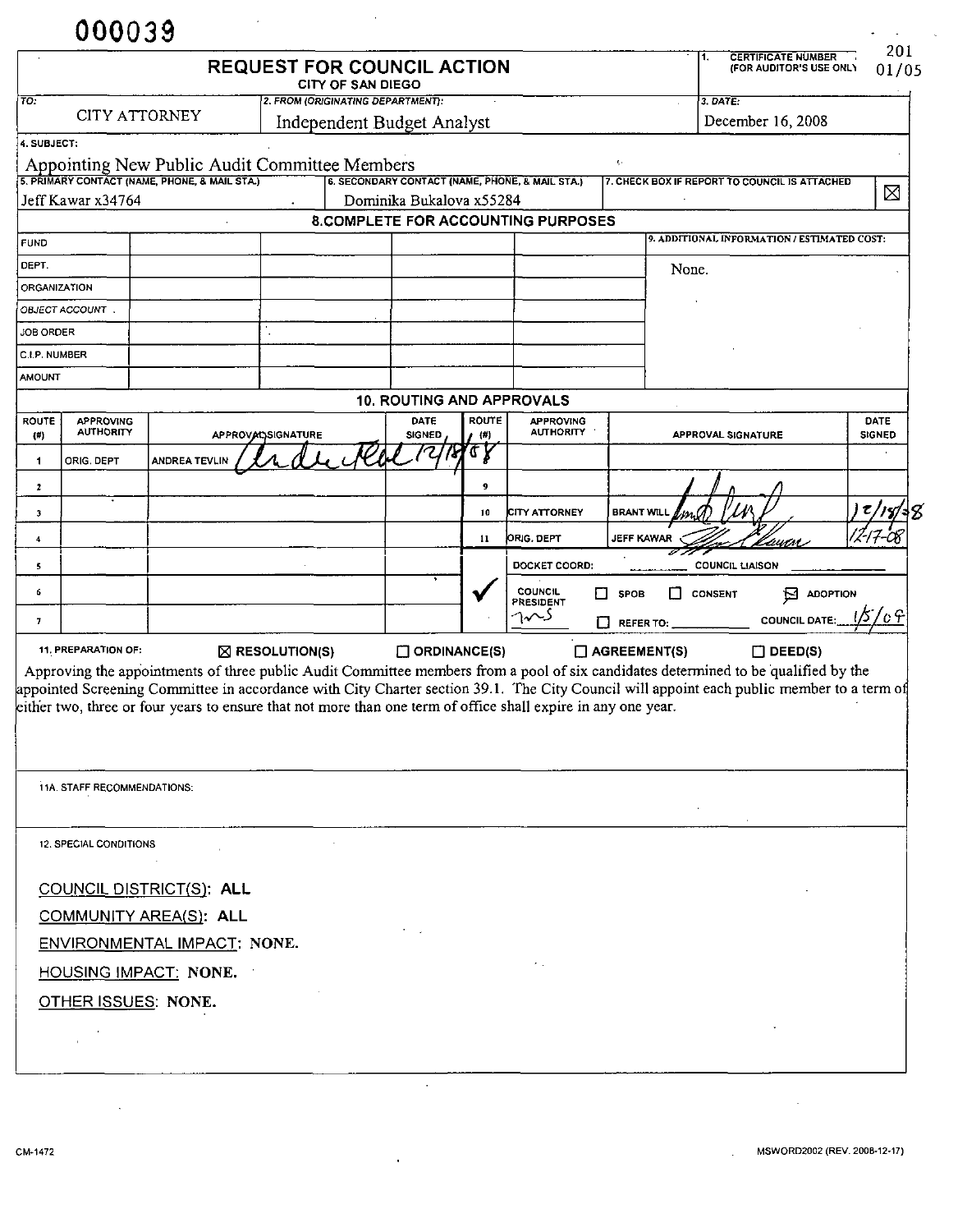#### **EXECUTIVE SUMMARY SHEET CITY OF SAN DIEGO**

**REPORT NO:** 

DATE ISSUED: December 17, 2008 DATE ISSUED: December 2008 REPORT NO: ATTENTION ATTENTION: City ORIGINATING DEPARTMENT: SUBJECT:

COUNCIL DISTRICT(S):

Independent Budget Analyst Appointment Process for New Public Audit Committee Members ALL Jeff Kawar 533-4764

REQUESTED ACTION: This resolution would approve the appointments of three public Audit Committee members from a pool of six candidates determined to be qualified by the appointed Screening Committee in accordance with City Charter section 39.1. The City Council will appoint each public member to a term of either two, three or four years to ensure that not more than one term of office shall expire in any one year.

STAFF RECOMMENDATION: Adopt the resolution.

### EXECUTIVE SUMMARY:

On June 3, 2008, voters approved Proposition C changing the City Charter with respect to the composition of the Audit Committee. The new language in City Charter section 39.1 calls for a reconfigured Audit Committee comprised of two members of the City Council (one to serve as Chair of the Committee) and three public members. On December 16, 2008, the City Council appointed Councilmember Faulconer to continue as the Chair of the Audit Committee and Councilmember DeMaio to serve as the other councilmember assigned to this Committee.

An extensive public candidate solicitation and evaluation process has been undertaken since voters adopted Proposition C on June 3, 2008. In accordance with the City Charter, the required Screening Committee has reviewed sixteen candidate applications and forwarded six to the City Council for consideration for three public Audit Committee member positions. If the City Council makes the three public member appointments on January 5, 2009, a reconfigured Audit Committee will be seated for the first scheduled meeting of the new year, on January 12, 2009.

The Screening Committee has determined that the six candidates listed below are qualified and recommends the City Council consider them for the three open public Audit Committee member positions. The Office of the City Attorney has reviewed the backgrounds and cited experience of each candidate.

- Robert Campbell  $\bullet$
- Stephen Grant
- $\bullet$  Wade McKnight
- Merice Nelles
- Peter Parmenter Parmenter
- Charles Sellers $\bullet$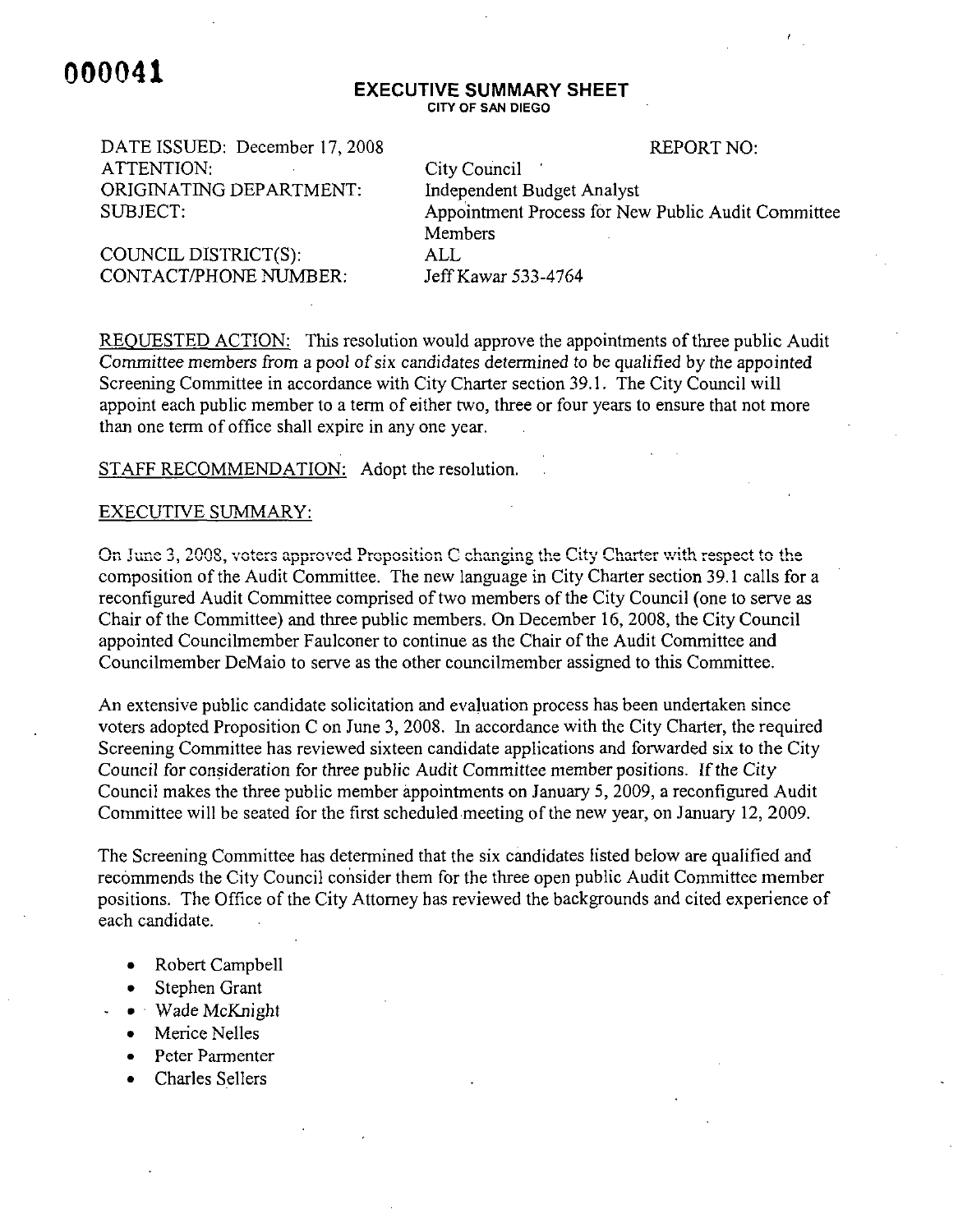City Council Policy 000-13 establishes a procedure for Council appointments when there are Policy establishes Council appointments are multiple candidates (6) for multiple appointments (3). The City Clerk will oversee the City multiple candidates multiple appointments (3). City Council ballot process resulting in these appointments. City Charter section 39.1 specifies 1) that public members of the Audit Committee shall serve for four-year terms (limited to two full Committee (limited full consecutive terms) and 2) appointments be made so that not more than one term of office shall consecutive terms) approximately be approximately shall be approximately shall be approximately shall be a shall be a expire in any one year. In order to accomplish this latter provision, the Office of the City Attorney recommends initial appointments of two, three and four year terms.

#### FISCAL CONSIDERATIONS: None. Fiscal None. In the second contract of the second contract of the second contract of the second contract of the second contract of the second contract of the second contract of the second contract of the second contract of

PREVIOUS COUNCIL and/or COMMITTEE ACTION: On June 23, 2008, the Audit Committee unanimously accepting Report#08-67 to docket necessary actions for City Council consideration to facilitate establishment of a Screening necessary actions consideration facilitate establishment of Screening Committee prior to the Legislative summer recess. On July 28, 2008, the City Council adopted Resolution R-303970 appointing two outside financial experts to the Screening Committee and directing the IBA to initiate solicitation efforts for public Audit Committee member candidates in consultation with the appointed Screening Committee.

COMMUNITY PARTICIPATION AND PUBLIC OUTREACH EFFORTS: None.

KEY STAKEHOLDERS AND PROJECTED IMPACTS: None.

<u>24 L fla</u>uar

dustenl

Originating Department and The Independent Budget Analyst

Attachments: -IBA Report #08-122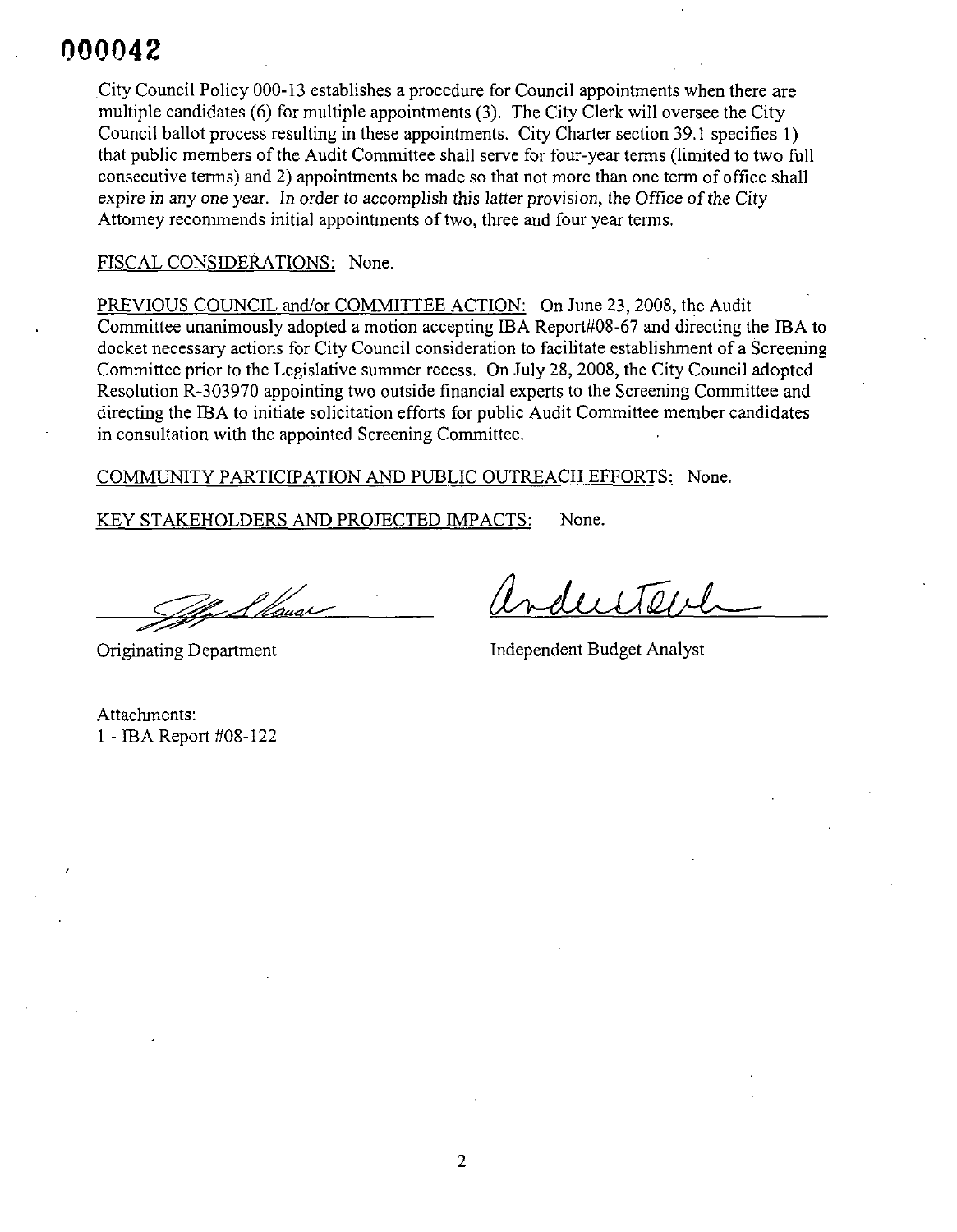## RESOLUTION NUMBER R-

DATE OF FINAL PASSAGE FOR THE RESERVE THAT A STRIKE AND THE RESERVE THAT A STRIKE AND THE RESERVE THAT A STRIKE

## A RESOLUTION OF THE COUNCIL OF THE CITY OF SAN DIEGO APPOINTING THE PUBLIC MEMBERS OF THE **AUDIT COMMITTEE.**

WHEREAS, Proposition C, approved by voters on June 3, 2008, added Section 39.1 to the City Charter, establishing an Audit Committee composed of two members of the City Council and three public members; and

WHEREAS, Charter Section 39.1 requires that the three public members of the Audit Committee be appointed by the City Council from a pool of not less than two qualified candidates for each vacant position; and

WHEREAS, a screening committee, as required by Charter Section 39.1, has identified six individuals who are qualified to serve on the Audit Committee; and

WHEREAS, Charter section 39.1 provides that the public members of the Audit Committee serve four-year terms and serve until their successors have been appointed and qualified; and

WHEREAS, Charter Section 39.1 provides that no more than one term may expire in any one year so the initial terms of the public members of the Audit Committee shall be for staggered terms of two, three and four years; and

WHEREAS, under Charter section  $280(a)(6)$  the Council appointment of members of the Audit Committee is not subject to veto by the Mayor; NOW, THEREFORE,

## -PAGE 1 OF 2-